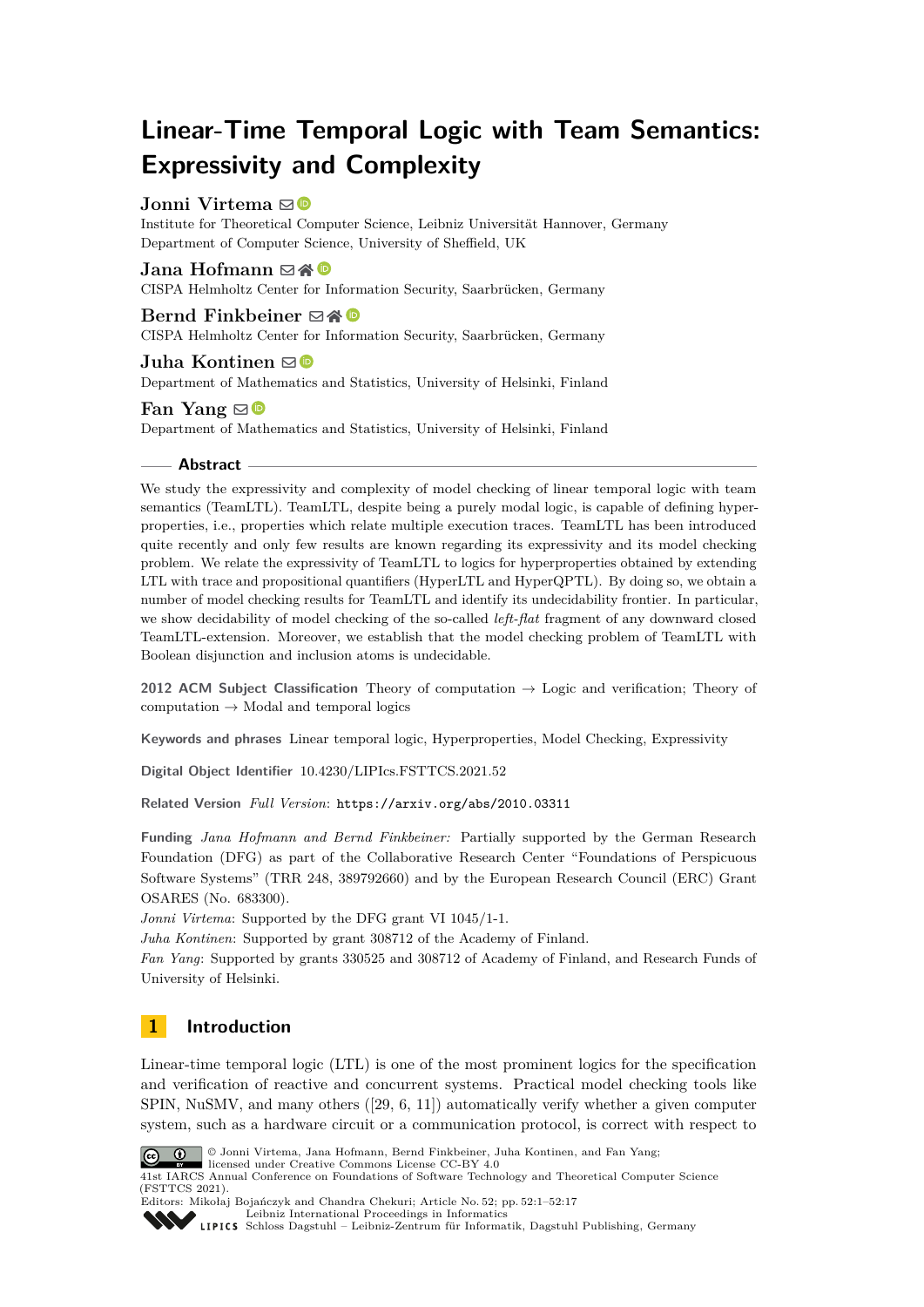## **52:2 LTL with Team Semantics: Expressivity and Complexity**

its LTL specification. The basic principle, as introduced in 1977 by Amir Pnueli [\[39\]](#page-16-0), is to specify the correctness of a program as a set of infinite sequences, called *traces*, which define the acceptable executions of the system.

Hyperproperties, i.e., properties which relate multiple execution traces, cannot be specified in LTL. Such properties are of prime interest in information flow security, where dependencies between the secret inputs and the publicly observable outputs of a system are considered potential security violations. Commonly known properties of that type are noninterference [\[41,](#page-16-1) [37\]](#page-16-2) or observational determinism [\[49\]](#page-16-3). In other settings, relations between traces are explicitly desirable: robustness properties, for example, state that similar inputs lead to similar outputs. Hyperproperties are not limited to the area of information flow control. E.g., distributivity and other system properties like fault tolerance can be expressed as hyperproperties [\[17\]](#page-14-2).

The main approach to specify hyperproperties has been to extend temporal logics like LTL, CTL, and QPTL with explicit trace and path quantification, resulting in logics like HyperLTL [\[7\]](#page-14-3), HyperCTL<sup>\*</sup> [7], and HyperQPTL [\[40,](#page-16-4) [9\]](#page-14-4). Most frequently used is HyperLTL, which can express noninterference as follows:  $\forall \pi$ .  $\forall \pi'$ .  $\square(\bigwedge_{i \in I} i_{\pi} \leftrightarrow i_{\pi'}) \rightarrow \square(\bigwedge_{o \in O} o_{\pi} \leftrightarrow o_{\pi'})$ . The formula states that any two traces which globally agree on the value of the public inputs *I* also globally agree on the public outputs *O*. Consequently, the value of secret inputs cannot affect the value of the publicly observable outputs.

It is not clear, however, whether quantification over traces is the best way to express hyperproperties. The success of LTL over first-order logics for the specification of linear-time properties stems from the fact that its modal operators replace explicit quantification of points in time. This allows for a much more concise and readable formulation of the same property. The natural question to ask is whether a purely modal logic for hyperproperties would have similar advantages. A candidate for such a logic is LTL with *team semantics* [\[34\]](#page-15-1). Under team semantics, LTL expresses hyperproperties without explicit references to traces. Instead, each subformula is evaluated with respect to a set of traces, called a *team*. Temporal operators advance time on all traces of the current team. Using the split operator ∨, teams can be split during the evaluation of a formula, which enables us to express properties of subsets of traces.

As an example, consider the property that there is a point in time, common for all traces, after which a certain event *a* does not occur any more. We need a propositional and a trace quantifier to express such a property in HyperQPTL (it is not expressible in HyperLTL). The formula  $\exists p. \forall \pi. \Diamond p \land \Box(p \to \Box \neg a_{\pi})$  states that there is a *p*-sequence  $s \in (2^{\{p\}})^{\omega}$  such that *p* is set at least once, and if  $p \in s[i]$ , then *a* is not set on all traces  $\pi$  on all points in time starting from *i*. The same property can be expressed in TeamLTL without any quantification simply as  $\Diamond \Box \neg a$ . The formula exploits the synchronous semantics of TeamLTL by stating that there is a point such that for all future points all traces have *a* not set. As a second example, consider the case that an unknown input determines the behaviour of the system. Depending on the input, its execution traces either agree on *a* or on *b*. We can express the property in HyperLTL with three trace quantifiers:  $\exists \pi_1 \ldotp \exists \pi_2 \ldotp \forall \pi \ldotp \Box (a_{\pi_1} \leftrightarrow a_{\pi}) \lor \Box (b_{\pi_2} \leftrightarrow b_{\pi})$ . In TeamLTL, the same property can be simply expressed as  $\Box(a \oslash \neg a) \vee \Box(b \oslash \neg b)$ . The Boolean or operator  $\mathcal Q$  expresses that in the current team, either the left side holds on all traces or the right side does.

The use of the  $\oslash$  operator reveals another strength of TeamLTL: its modularity. The research on team semantics (see related work section) has a rich tradition of studying extensions of team logics with new atomic statements and operators. They constitute a well-defined way to increase a logic's expressiveness in a step-by-step manner. Besides  $\mathcal{Q},$ examples are Boolean negation ∼, the inclusion atom ⊆, and universal subteam quantifiers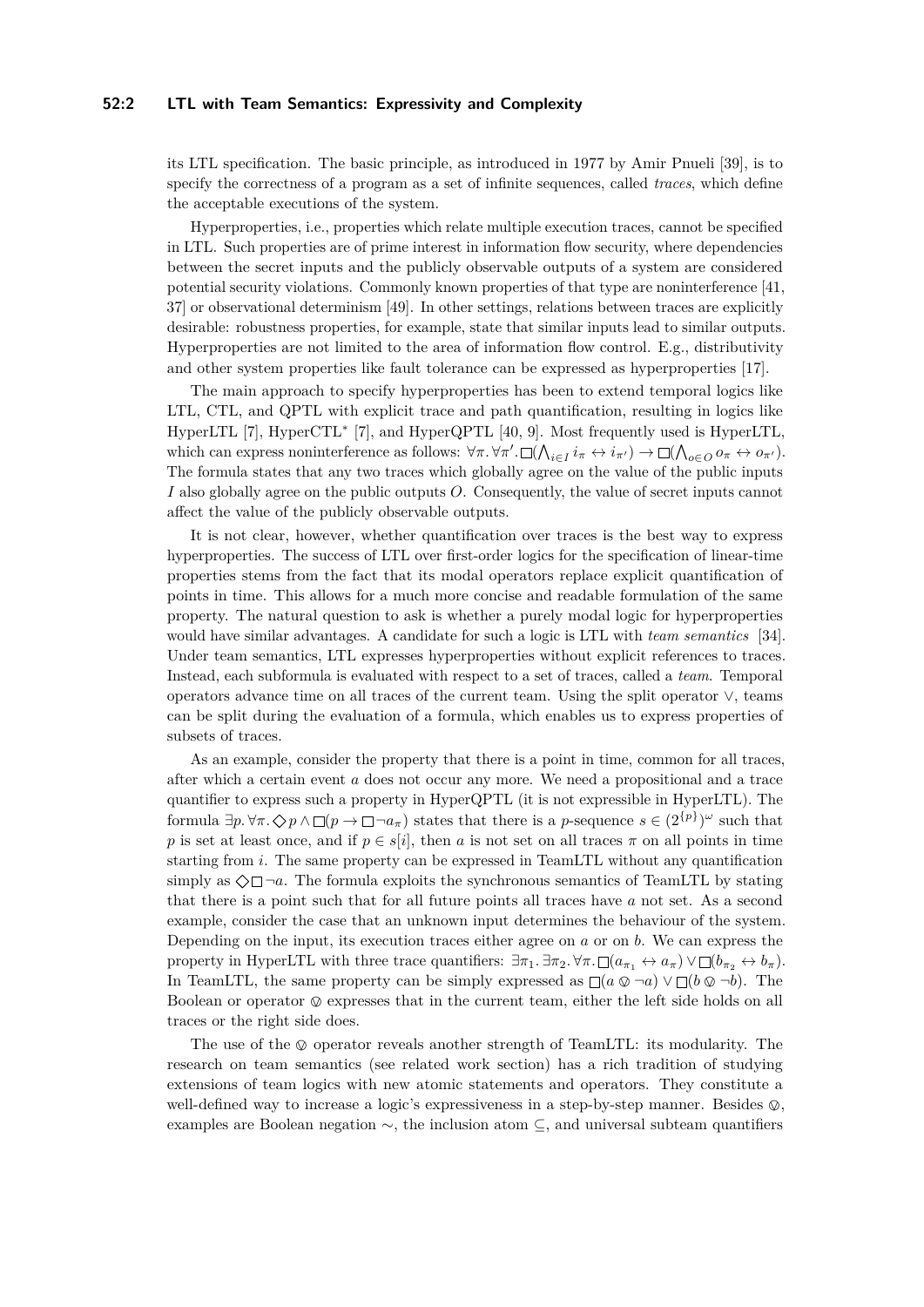A and  $\hat{A}$ . Inclusion atoms have been found to be fascinating for their ability to express recursion in the first-order setting; the expressivity of  $FO(\subseteq)$  coincides with greatest fixed point logic and hence PTIME [\[20\]](#page-14-5). In turn, all LTL-definable properties can be expressed by TeamLTL-formulae of the form  $\stackrel{1}{A}\varphi$ . With the introduction of generalised atoms, TeamLTL even permits custom extensions. Possibly most interesting in the context of hyperproperties are dependence atoms. A dependence atom  $\text{dep}(x_1, \ldots, x_n)$  is satisfied by a team X if any two assignments assigning the same values to the variables  $x_1, \ldots, x_{n-1}$  also assign the same value to  $x_n$ . For example, the TeamLTL formula  $(\Box \text{dep}(i_1, i_2, o)) \vee (\Box \text{dep}(i_2, i_3, o))$  states that the executions of the system can be decomposed into two parts; in the first part, the output  $o$  is determined by the inputs  $i_1$  and  $i_2$ , and in the second part,  $o$  is determined by the inputs  $i_2$  and  $i_3$ .

Temporal team logics constitute a new, fundamentally different approach to specify hyperproperties. While HyperLTL and other quantification-based hyperlogics have been studied extensively (see section on related work), only few results are known about the expressive power and complexity of TeamLTL and its variants. In particular, we know very little about how the expressivity of the two approaches compares. What is known is that HyperLTL and TeamLTL are incomparable in expressivity [\[34\]](#page-15-1) and that the model checking problem of TeamLTL without splitjunctions ∨ (what makes the logic significantly weaker) is in PSPACE [\[34\]](#page-15-1). On the other hand, it was recently shown that the complexity of satisfiability and model checking of TeamLTL with Boolean negation ∼ is equivalent to the decision problem of third-order arithmetic [\[35\]](#page-15-2) and hence highly undecidable.

**Our contribution.** We advance the understanding of team-based logics for hyperproperties by exploring the relative expressivity of TeamLTL and temporal hyperlogics like HyperLTL, as well as the decidability frontier of the model checking problem of TeamLTL. Our expressivity and model checking results are summarized in Table [1](#page-3-0) and Table [2.](#page-3-1) We identify expressively complete extensions of TeamLTL (displayed on the left of Table [1\)](#page-3-0) that can express all (all downward closed, resp.) Boolean relations on LTL-properties of teams, and present several translations from team logics to hyperlogics. We begin by approaching the decidability frontier of TeamLTL from above, and tackle a question posed in [\[35\]](#page-15-2): *Does some sensible restriction to the use of Boolean negation in* TeamLTL(∼) *yield a decidable logic?* We show that already a very restricted access to  $\sim$  leads to high undecidability, whereas already the use of inclusion atoms  $\subseteq$  together with Boolean disjunctions  $\otimes$  suffices for undecidable model checking. Furthermore, we establish that these complexity results transfer to the satisfiability problem of the related logics. Next, regarding the expressivity of TeamLTL, we show that its extensions with all (all downward closed, resp.) atomic LTL-properties of teams translate to simple fragments of  $HyperQPTL<sup>+</sup>$ . Consequently, known decidability results for quantification-based hyperlogics enable us to approach the decidability frontier of TeamLTL extensions from below. We establish an efficient translation from the so-called *k-coherent fragment* of TeamLTL(∼) to the universal fragment of HyperLTL (for which model checking is PSPACE-complete [\[19\]](#page-14-6)) and thereby obtain EXPSPACE model checking for the fragment. Finally, we show that the so-called *left-flat* fragment of TeamLTL( $\varnothing$ ,  $\vec{A}$ ) enjoys decidable model checking via a translation to  $\frac{u}{\alpha} \check{\mathbf{p}} \check{\mathbf{p}} \check{\mathbf{p}} + \mathbf{N}$  HyperQPTL.

**Related work.** The development of team semantics began with the introduction of Dependence Logic [\[45\]](#page-16-5), which adds the concept of functional dependence to first-order logic by means of new atomic dependence formulae. During the past decade, team semantics has been generalised to propositional [\[48\]](#page-16-6), modal [\[46\]](#page-16-7), temporal [\[33\]](#page-15-3), and probabilistic [\[13\]](#page-14-7)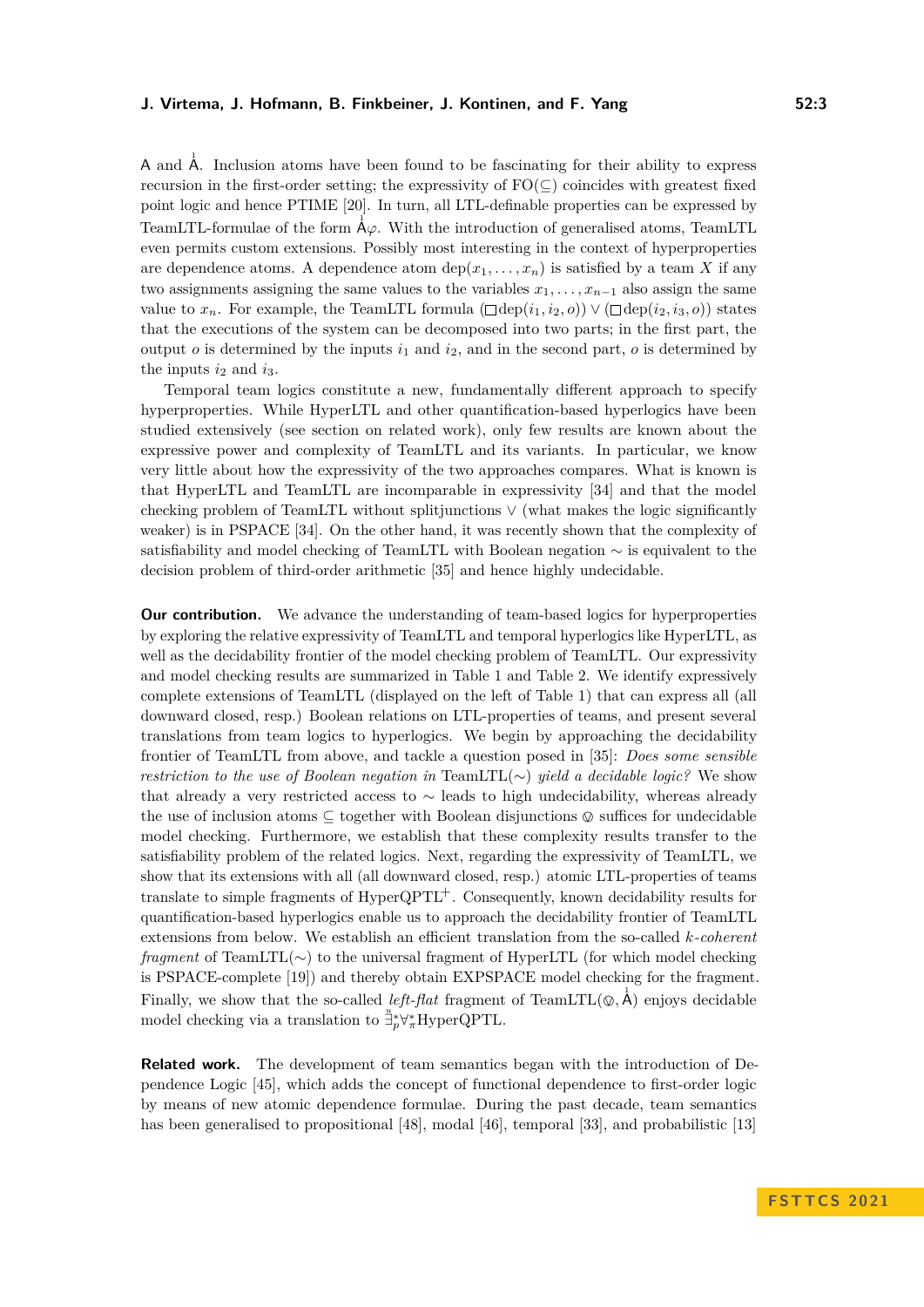## **52:4 LTL with Team Semantics: Expressivity and Complexity**

<span id="page-3-0"></span>**Table 1** Expressivity results. The logics TeamLTL( $\varphi$ ,  $\sim \perp$ ,  $\vec{A}$ ) and TeamLTL( $\vec{A}$ ,  $\varphi$ ) can express *all*/*all downward closed* atomic LTL-properties of teams (see the discussion at the end of Section [2\)](#page-4-0).  $\dagger$  holds since TeamLTL( $\dot{A}$ ,  $\circledcirc$ ) is downward closed.

| TeamLTL $(\mathcal{Q}, \dot{A})$                                  | Thm.14<br>Thm.6<br>$\,<$ | (assuming left-flatness)<br>$\ddot{\exists}_a^* \forall_\pi \text{HyperQPTL}$<br>$\exists_{p} \ddot{Q}_{p}^{*} \forall_{\pi}$ HyperQPTL <sup>+</sup> |
|-------------------------------------------------------------------|--------------------------|------------------------------------------------------------------------------------------------------------------------------------------------------|
| $\wedge^{\dagger}$<br>TeamLTL $(\mathbb{Q}, \sim \perp, \dot{A})$ | Thm.6<br>$\,<\,$         | $\exists p \overset{u}{Q}^*_p \exists^*_\pi \forall_\pi \text{HyperQPTL}^+$                                                                          |
| $\mathsf{IN} [35]$<br>$TeamLTL(\sim)$                             | Thm.9                    | $(assuming k-coherence)$<br>$\forall^k$ HyperLTL                                                                                                     |

<span id="page-3-1"></span>**Table 2** Complexity results.

| Logic                                      | Model Checking Result                    |  |
|--------------------------------------------|------------------------------------------|--|
| TeamLTL without $\vee$                     | in PSPACE [34]                           |  |
| k-coherent TeamLTL( $\sim$ )               | in EXPSPACE [Thm. 10]                    |  |
| left-flat TeamLTL $(\mathcal{Q}, \dot{A})$ | in EXPSPACE [Thm. 15]                    |  |
| TeamLTL $(\subseteq, \otimes)$             | $\Sigma_1^0$ -hard [Thm. 2]              |  |
| $TeamLTL(\subseteq, \otimes, A)$           | $\Sigma_1^1$ -hard [Thm. 3]              |  |
| $TeamLTL(\sim)$                            | complete for third-order arithmetic [35] |  |

frameworks, and fascinating connections to fields such as database theory [\[23\]](#page-15-4), statistics [\[12\]](#page-14-8), real valued computation [\[24\]](#page-15-5), and quantum information theory [\[30\]](#page-15-6) has been identified. In the modal team semantics setting, model checking and satisfiability problems have been shown to be decidable, see [\[26,](#page-15-7) page 627] for an overview of the complexity landscape. Expressivity and definability of related logics is also well understood, see, e.g. [\[27,](#page-15-8) [32,](#page-15-9) [42\]](#page-16-8). The study of temporal logics with team semantics, was initiated in [\[33\]](#page-15-3), where team semantics for computational tree logic CTL was given. The idea to develop team-based logics for hyperproperties was coined in [\[34\]](#page-15-1), where TeamLTL was first introduced and shown incomparable to HyperLTL. The interest on logics for hyperproperties, so-called hyperlogics, was sparked by the introduction of HyperLTL and HyperCTL<sup>∗</sup> [\[7\]](#page-14-3). Many temporal logics have since been extended with trace and path quantification to obtain various hyperlogics, e.g., to express asynchronous hyperproperties [\[22,](#page-15-10) [4\]](#page-13-0), hyperproperties on finite traces [\[21\]](#page-14-9), probabilistic hyperproperties [\[1\]](#page-13-1), or timed hyperproperties [\[28\]](#page-15-11). Model checking HyperLTL and the strictly more expressive HyperQPTL is decidable, though *k*-EXPSPACE-complete, where *k* is the number of quantifier alternations in the formula [\[19,](#page-14-6) [40\]](#page-16-4). Model checking HyperQPTL<sup>+</sup>, on the other hand, is undecidable [\[16\]](#page-14-10). The expressivity of HyperLTL, HyperCTL<sup>\*</sup>, and HyperQPTL has been compared to first-order and second-order hyperlogics resulting in a hierarchy of hyperlogics [\[9\]](#page-14-4). Beyond model checking and expressivity questions, especially HyperLTL has been studied extensively. This includes its satisfiability [\[15,](#page-14-11) [36\]](#page-16-9), runtime monitoring [\[18,](#page-14-12) [2\]](#page-13-2) and enforcement problems [\[10\]](#page-14-13), as well as synthesis [\[17\]](#page-14-2).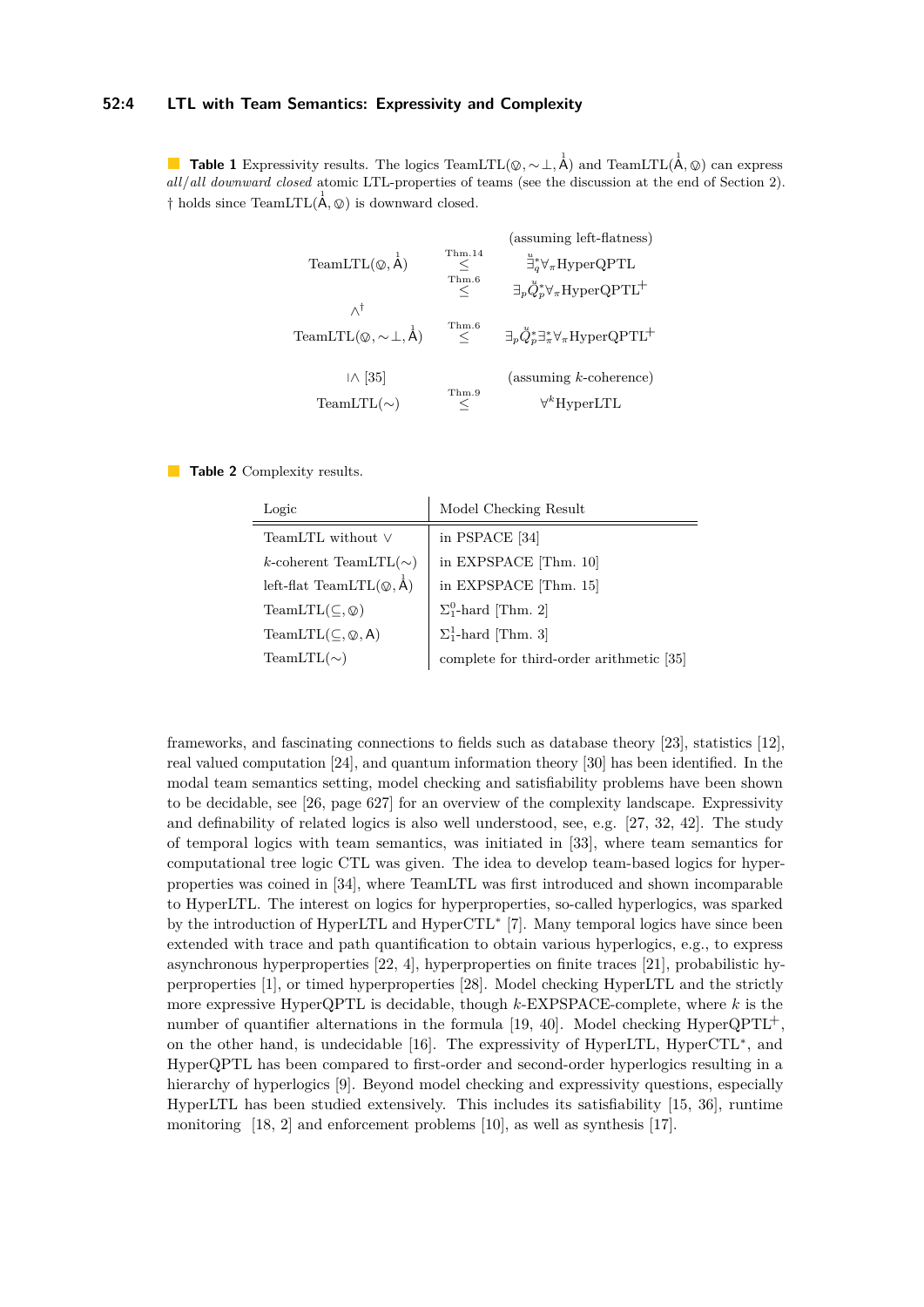# <span id="page-4-0"></span>**2 Basics of TeamLTL**

Let us start by recalling the syntax of LTL from the literature. Fix a set AP of *atomic propositions*. The set of formulae of LTL (over AP) is generated by the following grammar:

$$
\varphi ::= p | \neg p | \varphi \vee \varphi | \varphi \wedge \varphi | \bigcirc \varphi | \varphi \mathcal{U} \varphi | \varphi \mathcal{W} \varphi, \quad \text{where } p \in \mathcal{AP}.
$$

We adopt, as is common in studies on team logics, the convention that formulae are given in negation normal form. The logical constants ⊤*,* ⊥ and connectives →*,* ↔ are defined as usual (e.g.,  $\bot := p \land \neg p$  and  $\top := p \lor \neg p$ ), and  $\Diamond \varphi := \top \mathcal{U} \varphi$  and  $\Box \varphi := \varphi \mathcal{W} \bot$ .

A *trace t* over AP is an infinite sequence from  $(2^{AP})^{\omega}$ . For a natural number  $i \in \mathbb{N}$ , we denote by  $t[i]$  the *i*th element of *t* and by  $t[i,\infty]$  the postfix  $(t[j])_{j>i}$  of *t*. The satisfaction relation  $(t, i) \models \varphi$ , for LTL formulae  $\varphi$ , is defined as usual, see e.g., [\[38\]](#page-16-10). We use  $\llbracket \varphi \rrbracket_{(t,i)} \in$  $\{0,1\}$  to denote the truth value of  $\varphi$  on  $(t, i)$ . A *(temporal) team* is a pair  $(T, i)$  consisting a set of traces  $T \subseteq (2^{AP})^{\omega}$  and a natural number  $i \in \mathbb{N}$  representing the time step. We write *T*[*i*] and *T*[*i*, ∞] to denote the sets  $\{t[i] | t \in T\}$  and  $\{t[i, \infty] | t \in T\}$ , respectively.

Let us next introduce the logic LTL interpreted with team semantics (denoted TeamLTL). TeamLTL was first studied in [\[34\]](#page-15-1), where it was called LTL with *synchronous* team semantics. The satisfaction relation  $(T, i) \models \varphi$  for TeamLTL is defined as follows:

$$
(T, i) \models p \quad \text{iff} \quad \forall t \in T : p \in t[i]
$$
\n
$$
(T, i) \models \neg p \quad \text{iff} \quad \forall t \in T : p \notin t[i]
$$
\n
$$
(T, i) \models \varphi \land \psi \quad \text{iff} \quad (T, i) \models \varphi \text{ and } (T, i) \models \psi
$$
\n
$$
(T, i) \models \bigcirc \varphi \quad \text{iff} \quad (T, i + 1) \models \varphi
$$
\n
$$
(T, i) \models \varphi \land \psi \quad \text{iff} \quad (T, i) \models \varphi \text{ and } (T, i) \models \psi
$$
\n
$$
(T, i) \models \bigcirc \varphi \quad \text{iff} \quad (T, i + 1) \models \varphi
$$
\n
$$
(T, i) \models \varphi \lor \psi \quad \text{iff} \quad (T_1, i) \models \varphi \text{ and } (T_2, i) \models \psi, \text{ for some } T_1, T_2 \text{ s.t. } T_1 \cup T_2 = T
$$
\n
$$
(T, i) \models \varphi \lor \psi \quad \text{iff} \quad \exists k \ge i \text{ such that } (T, k) \models \psi \text{ and } \forall m : i \le m < k \Rightarrow (T, m) \models \varphi
$$
\n
$$
(T, i) \models \varphi \lor \psi \quad \text{iff} \quad \forall k \ge i : (T, k) \models \varphi \text{ or } \exists m \text{ such that } i \le m \le k \text{ and } (T, m) \models \psi
$$

Note that  $(T, i) \models \bot$  iff  $T = \emptyset$ . Two formulae  $\varphi$  and  $\psi$  are *equivalent* (written  $\varphi \equiv \psi$ ), if the equivalence  $(T, i) \models \varphi$  iff  $(T, i) \models \psi$  holds for every  $(T, i)$ . We say that a logic  $\mathcal{L}_2$  is *at least as expressive* as a logic  $\mathcal{L}_1$  (written  $\mathcal{L}_1 \leq \mathcal{L}_2$ ) if for every  $\mathcal{L}_1$ -formula  $\varphi$ , there exists an  $\mathcal{L}_2$ -formula  $\psi$  such that  $\varphi \equiv \psi$ . We write  $\mathcal{L}_1 \equiv \mathcal{L}_2$  if both  $\mathcal{L}_1 \leq \mathcal{L}_2$  and  $\mathcal{L}_2 \leq \mathcal{L}_1$  hold. The following are important semantic properties of formulae from the team semantics literature:

**(Downward closure)** If  $(T, i) \models \varphi$  and  $S \subseteq T$ , then  $(S, i) \models \varphi$ . **(Empty team property)**  $(\emptyset, i) \models \varphi$ . **(Flatness)**  $(T, i) \models \varphi$  iff  $(\{t\}, i) \models \varphi$  for all  $t \in T$ . **(Singleton equivalence)**  $({t}, i) \models \varphi$  iff  $(t, i) \models \varphi$ . A logic has one of the above properties if every formula of the logic has the property. TeamLTL

satisfies downward closure, singleton equivalence, and the empty team property [\[34\]](#page-15-1). However, it does not satisfy flatness; for instance, the formula  $\Diamond p$  is not flat.

The power of team semantics comes with the ability to enrich logics with novel atomic statements describing properties of teams. We thereby easily get a hierarchy of team logics of different expressiveness. The most prominent examples of such atoms are *dependence atoms*  $\text{dep}(\varphi_1, \ldots, \varphi_n, \psi)$  and *inclusion atoms*  $\varphi_1, \ldots, \varphi_n \subseteq \psi_1, \ldots, \psi_n$ , with  $\varphi_1, \ldots, \varphi_n, \psi, \psi_1, \ldots, \psi_n$  being LTL-formulae. The dependence atom states that the truth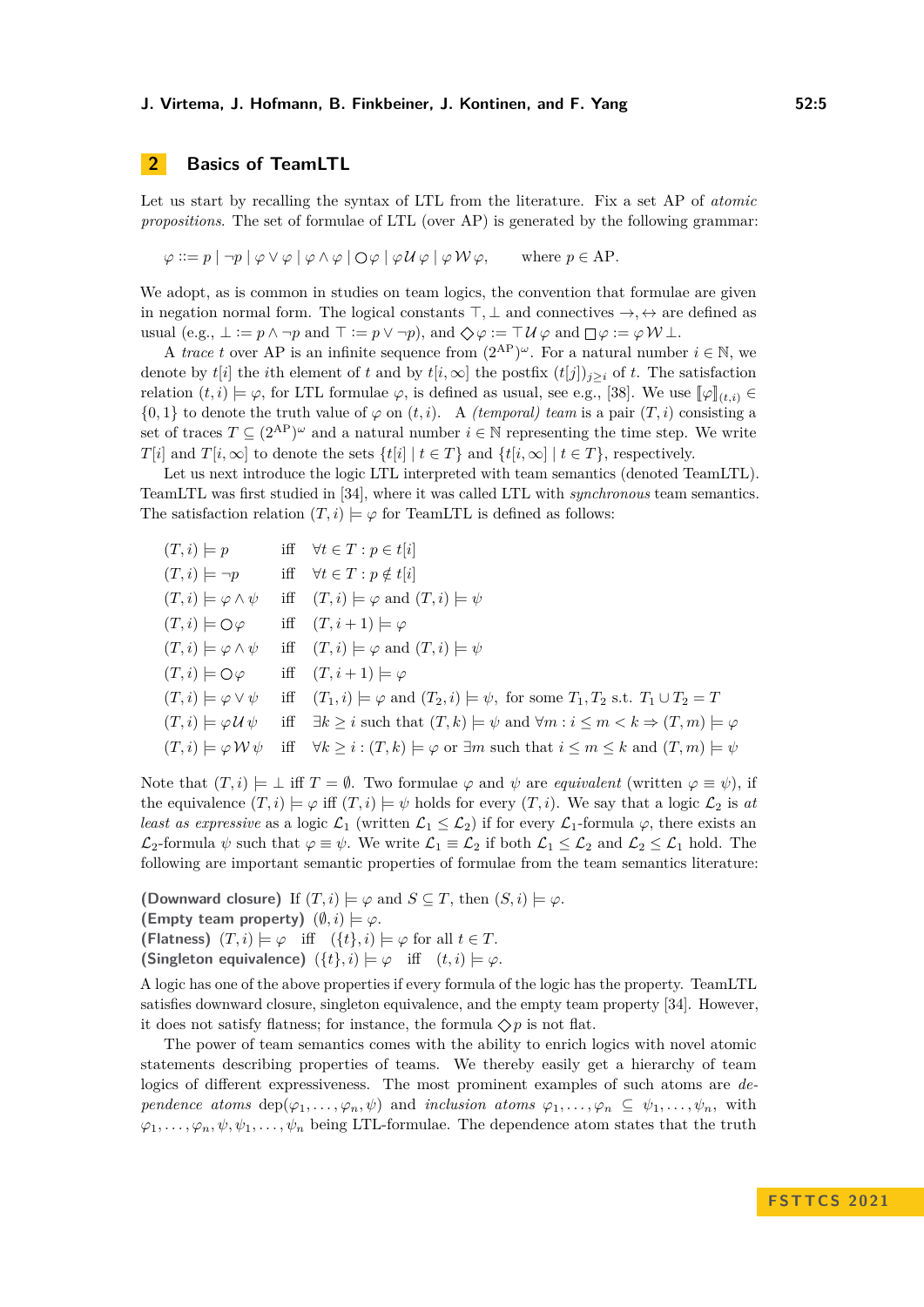#### **52:6 LTL with Team Semantics: Expressivity and Complexity**

value of  $\psi$  is functionally determined by that of  $\varphi_1, \ldots, \varphi_n$ . The inclusion atom states that each value combination of  $\varphi_1, \ldots, \varphi_n$  must also occur as a value combination for  $\psi_1, \ldots, \psi_n$ . Their formal semantics is defined as:

$$
(T,i) \models \text{dep}(\varphi_1,\ldots,\varphi_n,\psi) \text{ iff } \forall t, t' \in T : \Big(\bigwedge_{1 \leq j \leq n} [\![\varphi_j]\!]_{(t,i)} = [\![\varphi_j]\!]_{(t',i)} \Big) \Rightarrow [\![\psi]\!]_{(t,i)} = [\![\psi]\!]_{(t',i)}
$$

$$
(T,i) \models \varphi_1,\ldots,\varphi_n \subseteq \psi_1,\ldots,\psi_n \text{ iff } \forall t \in T \exists t' \in T : \bigwedge_{1 \leq j \leq n} [\![\varphi_j]\!]_{(t,i)} = [\![\psi_j]\!]_{(t',i)}
$$

As an example, let  $o_1, \ldots, o_n$  be some observable outputs and *s* be a secret. The atom  $(o_1, \ldots, o_n, s) \subseteq (o_1, \ldots, o_n, \neg s)$  expresses a form of *non-inference* by stating that an observer cannot infer the current value of the secret from the outputs. We also consider other connectives known in the team semantics literature: *Boolean disjunction*  $\mathcal{Q}$ , *Boolean negation* ∼, and *universal subteam quantifiers* A and 1 A, with their semantics defined as:

$$
(T,i) \models \varphi \otimes \psi \quad \text{iff} \quad (T,i) \models \varphi \text{ or } (T,i) \models \psi
$$
  
\n
$$
(T,i) \models \sim \varphi \quad \text{iff} \quad (T,i) \not\models \varphi
$$
  
\n
$$
(T,i) \models A\varphi \quad \text{iff} \quad \forall S \subseteq T : (S,i) \models \varphi
$$
  
\n
$$
(T,i) \models \dot{A}\varphi \quad \text{iff} \quad \forall t \in T : (\{t\}, i) \models \varphi
$$

If  $A$  is a collection of atoms and connectives, we let  $\text{TeamLTL}(A)$  denote the extension of TeamLTL with the atoms and connectives in  $A$ . For any atom or connective  $\circ$ , we write simply TeamLTL( $\mathcal{A}, \circ$ ) instead of TeamLTL( $\mathcal{A} \cup \{ \circ \}$ ).

TeamLTL( $\sim$ ) is a very expressive logic; all of the above connectives and atoms, as well as many others, have been shown to be definable in TeamLTL( $\sim$ ) [\[25,](#page-15-12) [35\]](#page-15-2). To systematically explore less expressive variants of TeamLTL, we introduce two representative logics of different expressiveness, namely TeamLTL( $\varphi$ ,  $\overset{\perp}{A}$ ) and TeamLTL( $\varphi$ ,  $\sim \perp$ ,  $\overset{\perp}{A}$ ). The expression  $\sim \perp$  can be used to enforce non-emptiness of a team. What makes these logics good representatives is their semantic property that they can express a general class of Boolean relations. Let *B* be a set of *n*-ary Boolean relations. We define the property  $[\varphi_1, \ldots, \varphi_n]_B$  for an *n*-tuple  $(\varphi_1, \ldots, \varphi_n)$  of LTL-formulae:

 $(T, i) \models [\varphi_1, \ldots, \varphi_n]_B$  iff  $\{([\varphi_1] \rvert_{(t,i)}, \ldots, [\varphi_n] \rvert_{(t,i)}) \mid t \in T\} \in B.$ 

The logic TeamLTL( $\varphi, \sim \bot, \overrightarrow{A}$ ) is expressively complete with respect to all  $[\varphi_1, \ldots, \varphi_n]_B$ . That is, for every set of Boolean relations *B* and LTL-formulae  $\varphi_1, \ldots, \varphi_n$ , the property  $[\varphi_1, \ldots, \varphi_n]_B$  is expressible in TeamLTL( $\varphi, \sim \bot, \overrightarrow{A}$ ). Furthermore, TeamLTL( $\varphi, \overrightarrow{A}$ ) can ex-<br>  $\varphi$  and  $\varphi$  and  $\varphi$  and  $\varphi$  and  $\varphi$  and  $\varphi$  and  $\varphi$  and  $\varphi$  and  $\varphi$  and  $\varphi$  and  $\varphi$  and press all downward closed  $(S_1 \in B \& S_2 \subseteq S_1$  imply  $S_2 \in B$ ) *B*. These results are reformulated and proved using so-called *generalised atoms* in the extended version of this paper [\[47\]](#page-16-11). Note that, e.g., *k*-ary inclusion and dependence atoms can be defined using suitable Boolean relations *B*. Indeed it follows that, from the expressivity point-of-view, TeamLTL( $\varphi, \dot{A}$ ) and TeamLTL( $\varphi, \sim \perp, \dot{A}$ ) subsume all extensions of TeamLTL with down-<br>were also all extensions of the subsequence of the subsequence of the subsequence of the subsequence of the ward closed (resp. all) *atomic notions of dependence*, i.e., atoms which state some sort of functional (in)dependence, like the dependence atom (which is downward closed) or the inclusion atom (which is not).

## **3 Undecidable Extensions of TeamLTL**

In [\[35\]](#page-15-2), Lück established that the model checking problem for TeamLTL( $\sim$ ) is highly undecidable. The proof heavily utilises the interplay between Boolean negation ∼ and disjunction ∨; it was left as an open problem whether some sensible restrictions on the use of the Boolean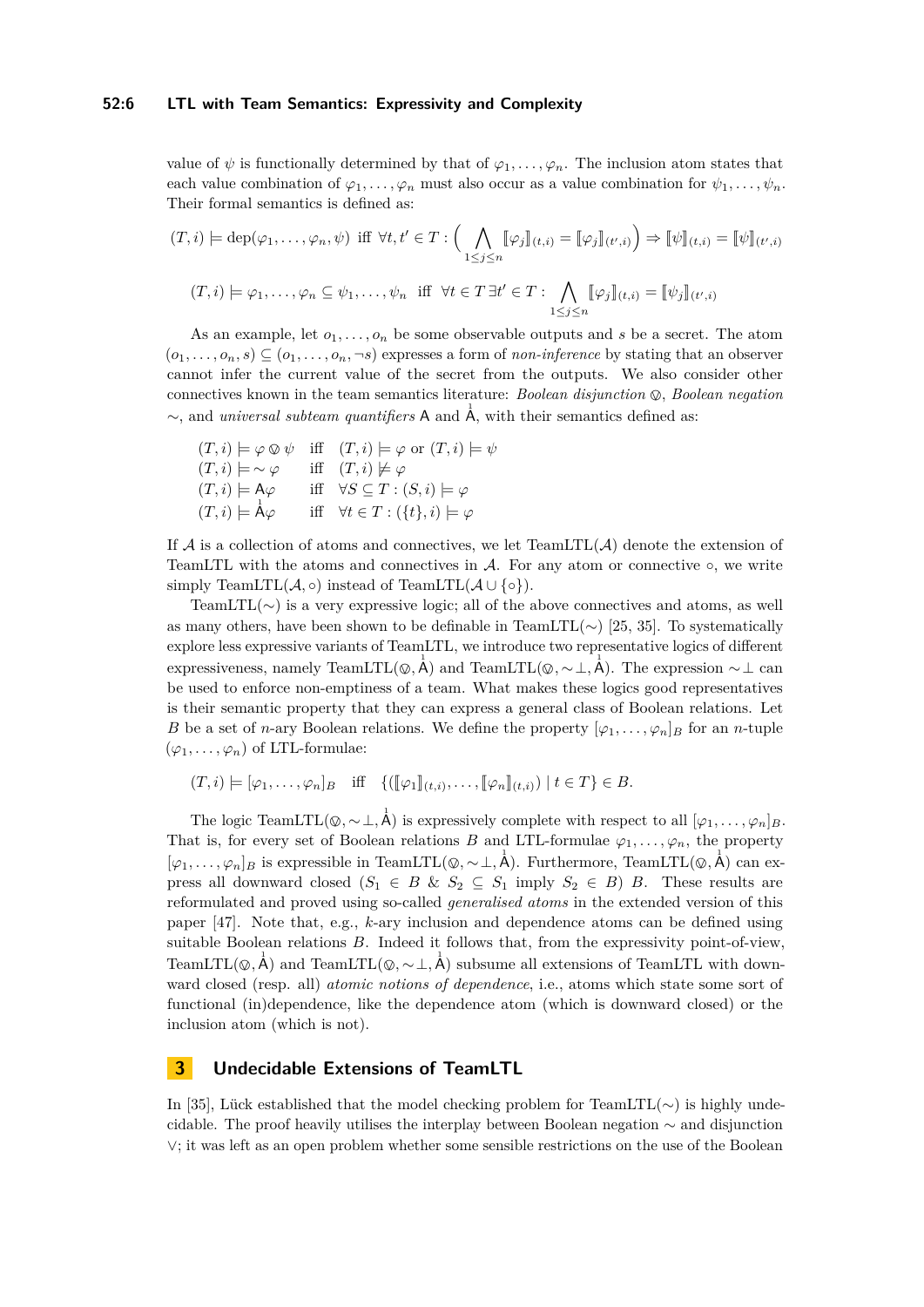negation would lead toward discovering decidable logics. We show that, on the contrary, the decidability bounds are much tighter. Already TeamLTL( $\subseteq$ ,  $\otimes$ ) (which is subsumed by TeamLTL( $\varphi, \sim \perp, \vec{A}$ )) is undecidable, and already very restricted access to  $\sim$  (namely, a single use of the  $\Lambda$  suspection) leads to bigh undecidentiity. single use of the A quantifier) leads to high undecidability.

We define the model checking problem based on Kripke structures  $K = (W, R, \eta, w_0)$ . where *W* is a finite set of states,  $R \subseteq W^2$  the transition relation,  $\eta: W \to 2^{\text{AP}}$  a labelling function, and  $w_0 \in W$  an initial state of W. A path  $\sigma$  through K is an infinite sequence  $\sigma \in W^{\omega}$  such that  $\sigma[0] = w_0$  and  $(\sigma[i], \sigma[i+1]) \in R$  for every  $i \geq 0$ . The trace of  $\sigma$  is defined as  $t(\sigma) := \eta(\sigma[0])\eta(\sigma[1])\cdots \in (2^{AP})^{\omega}$ . A Kripke structure K induces a set of traces Traces(K) =  $\{t(\sigma) | \sigma$  is a path through K}.

▶ **Definition 1.** The model checking problem of a logic L is the following decision prob*lem:* Given a formula  $\varphi \in \mathcal{L}$  and a Kripke structure K over AP, determine whether  $(Traces(K), 0) \models \varphi$ .

Our undecidability results are obtained by reductions from *non-deterministic 3-counter machines*. A non-deterministic 3-counter machine *M* consists of a list *I* of *n* instructions that manipulate three counters  $C_l$ ,  $C_m$ , and  $C_r$ . All instructions are of the following forms:  $C_a^+$  goto  $\{j_1, j_2\}$ , *C*  $C_a^-$  goto  $\{j_1, j_2\},\$ if  $C_a = 0$  goto *j*<sub>1</sub>else goto *j*<sub>2</sub>, where  $a \in \{l, m, r\}$ ,  $0 \leq j_1, j_2 < n$ . A *configuration* is a tuple  $(i, j, k, t)$ , where  $0 \leq i < n$  is the next instruction to be executed, and  $j, k, t \in \mathbb{N}$  are the current values of the counters  $C_l, C_m$ , and  $C_r$ . The execution of the instruction  $i: C_a^+$  goto  $\{j_1, j_2\}$   $(i: C_a^-$  goto  $\{j_1, j_2\}$ , resp.) increments (decrements, resp.) the value of the counter  $C_a$  by 1. The next instruction is selected nondeterministically from the set  $\{j_1, j_2\}$ . The instruction *i*: if  $C_a = 0$  goto  $j_1$ , else goto  $j_2$ checks whether the value of the counter  $C_a$  is currently 0 and proceeds to the next instruction accordingly. The *consecution relation*  $\sim_c$  of configurations is defined as usual. The *lossy consecution relation*  $(i_1, i_2, i_3, i_4) \rightarrow_{\text{lc}} (j_1, j_2, j_3, j_4)$  of configurations holds if  $(i_1, i'_2, i'_3, i'_4) \rightsquigarrow_c (j_1, j'_2, j'_3, j'_4)$  holds for some  $i'_2, i'_3, i'_4, j'_2, j'_3, j'_4$  with  $i_2 \geq i'_2$ ,  $i_3 \geq i'_3$ ,  $i_4 \geq i'_4$ ,  $j'_2 \geq j_2$ ,  $j'_3 \geq j_3$ , and  $j'_4 \geq j_4$ . A *(lossy) computation* is an infinite sequence of (lossy) consecutive configurations starting from the initial configuration  $(0, 0, 0, 0)$ . A (lossy) computation is *b-recurring* if the instruction labelled *b* occurs infinitely often in it. Deciding whether a given non-deterministic 3-counter machine has a *b*-recurring (*b*-recurring lossy) computation for a given *b* is  $\Sigma_1^1$ -complete ( $\Sigma_1^0$ -complete, resp.) [\[3,](#page-13-3) [43\]](#page-16-12).

We reduce the existence of a *b*-recurring lossy computation of a given 3-counter machine *M* and an instruction label *b* to the model checking problem of TeamLTL( $\subseteq$ ,  $\otimes$ ). We also illustrate that with a single instance of A we can enforce non-lossy computation instead.

<span id="page-6-0"></span>▶ **Theorem 2.** *Model checking for* TeamLTL( $\subseteq$ ,  $\otimes$ ) *is*  $\Sigma_1^0$ -*hard.* 

**Proof.** Given a set *I* of instructions of a 3-counter machine *M*, and an instruction label *b*, we construct a TeamLTL( $\subseteq$ ,  $\otimes$ )-formula  $\varphi_{I,b}$  and a Kripke structure K<sub>*I*</sub> such that

<span id="page-6-1"></span>
$$
(\text{Trace}(K_I), 0) \models \varphi_{I,b} \quad \text{iff} \quad M \text{ has a } b \text{-recuring lossy computation.} \tag{1}
$$

The  $\Sigma_1^0$ -hardness then follows since our construction is clearly computable. The idea is the following: Put  $n := |I|$ . A set *T* of traces using propositions  $\{c_l, c_m, c_r, d, 0, \ldots, n-1\}$ encodes the sequence  $(\vec{c}_j)_{j \in \mathbb{N}}$  of configurations, if for each  $j \in \mathbb{N}$  and  $\vec{c}_j = (i, v_l, v_m, v_r)$ 

 $\bullet$  *t*[*j*] ∩ {0, . . . , *n* − 1} = {*i*}, for all *t* ∈ *T*,  $= |\{t[j,\infty] \mid c_s \in t[j], t \in T\}| = v_s$ , for each  $s \in \{l,m,r\}.$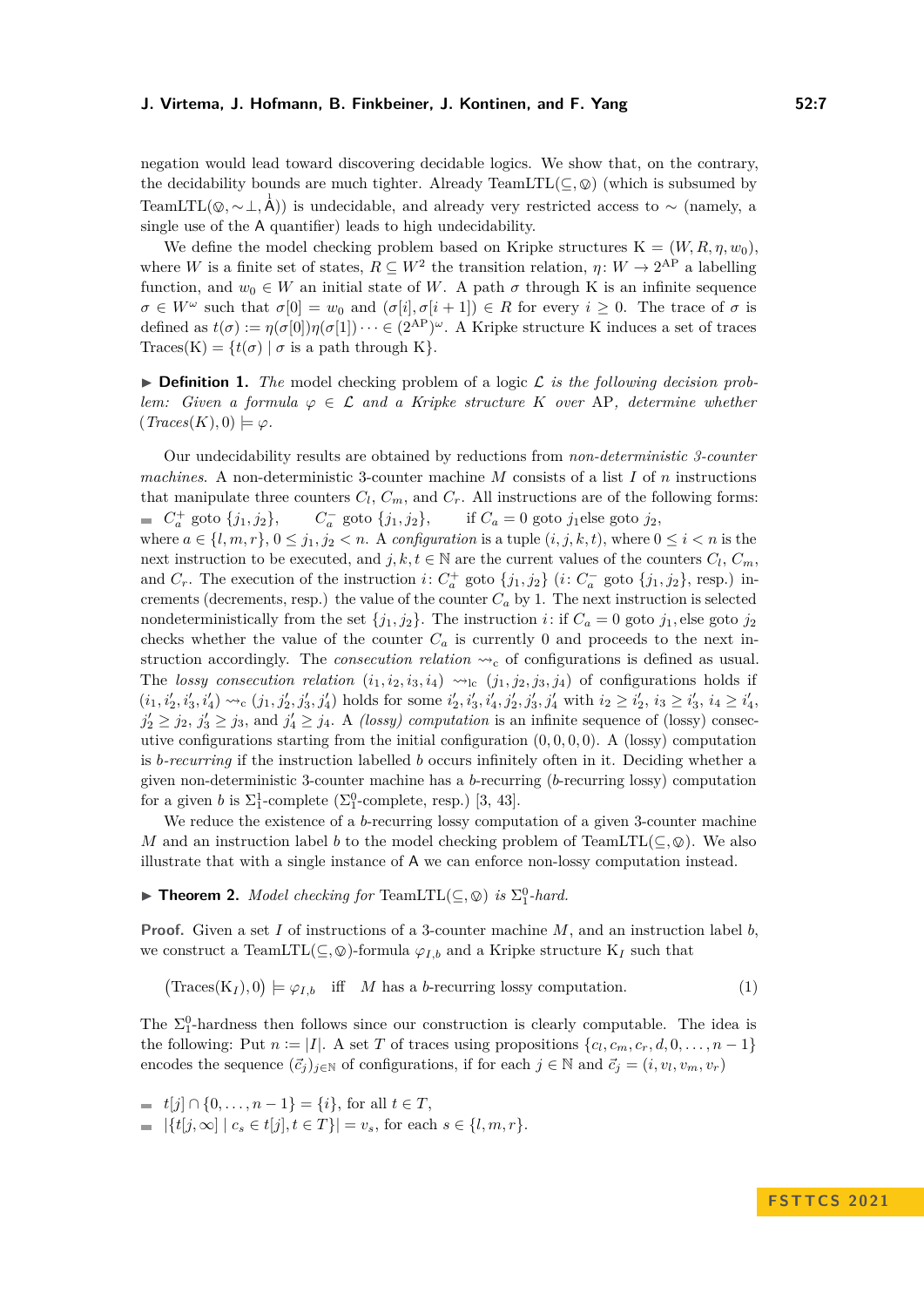#### **52:8 LTL with Team Semantics: Expressivity and Complexity**

Hence, we use  $T[j,\infty]$  to encode the configuration  $\vec{c}_i$ ; the propositions  $0,\ldots,n-1$  are used to encode the next instruction, and  $c_l, c_m, c_r, d$  are used to encode the values of the counters. The proposition *d* is a dummy proposition used to separate traces with identical postfixes with respect to  $c_l$ ,  $c_m$ , and  $c_r$ . The Kriple structure  $K_I = (W, R, \eta, w_0)$  over the set of propositions  $\{c_l, c_m, c_r, d, 0, \ldots, n-1\}$  is defined such that every possible sequence of configurations of *M* starting from  $(0, 0, 0, 0)$  can be encoded by some team  $(T, 0)$ , where  $T \subseteq \text{Traces}(K_I)$ . A detailed construction of the formula  $\varphi_{I,b}$  and the Kripke structure  $K_I$ together with a detailed proof for the fact that [\(1\)](#page-6-1) indeed holds can be found in the full version of this paper  $[47]$ .

The underlying reason for utilising lossy computations in the above proof is the following: In our encoding, we use the cardinality of the set  $|\{t[j,\infty] \mid c_l \in t[j], t \in T\}|$  to encode the value of the counter  $C_l$  in the *j*th configuration. It might, however, happen that two distinct traces  $t, t' \in T$  have the same postfix, that is,  $t[j, \infty] = t'[j, \infty]$ , for some  $j \in \mathbb{N}$ . The collapse of two traces encoding distinct increments of the counter  $C_l$  then corresponds to the uncontrollable decrement of the counter values in lossy computations. Using the universal team quantifier A we can forbid this effect, and encode non-lossy computations. The proof of the following theorem can be found in the full version of this paper [\[47\]](#page-16-11).

<span id="page-7-0"></span>**► Theorem 3.** *Model checking for*  $\text{TeamLTL}(\subseteq, \mathcal{Q}, \mathsf{A})$  *is*  $\Sigma_1^1$ -*hard. This holds already for the fragment with a single occurrence of* A*.*

As is common in the LTL-setting, the model checking problem of TeamLTL( $\subseteq$ ,  $\otimes$ ) can be embedded in its satisfiability problem using auxiliary propositions and TeamLTL( $\subseteq$ ,  $\otimes$ )formulae. A formula  $\varphi$  is satisfiable, if there exists a non-empty *T* such that  $(T, 0) \models \varphi$ . We thus obtain the following corollary, which is also proven in the full version of this paper [\[47\]](#page-16-11).

<span id="page-7-1"></span>▶ **Corollary 4.** *The satisfiability problems for* TeamLTL(⊆*,* <sup>6</sup>) *and* TeamLTL(⊆*,* <sup>6</sup>*,*A) *are*  $\Sigma_1^0$ -hard and  $\Sigma_1^1$ -hard, resp.

## **4 Quantification-based Hyperlogics and Team Semantics**

In this section, we define those quantification-based hyperlogics against which we compare TeamLTL in the rest of the paper. TeamLTL and HyperLTL are known to have orthogonal expressivity [\[34\]](#page-15-1) but apart from that, nothing is known about the relationship between the different variants of TeamLTL and other temporal hyperlogics such as HyperQPTL [\[40,](#page-16-4) [9\]](#page-14-4). We aim to identify fragments of the logics with similar expressivity to better understand the relative expressivity of TeamLTL for the specification of hyperproperties.

 $HyperQPTL^+$  [\[16\]](#page-14-10) is a temporal logic for hyperproperties. It subsumes HyperLTL and HyperQPTL, so we proceed to give a definition of  $HyperQPTL^+$  and define the latter logics as fragments. Hyper $\text{QPTL}^+$  extends LTL with explicit trace quantification and quantification of atomic propositions. As such, it also subsumes QPTL, which can express all *ω*-regular properties. Fix an infinite set  $V$  of trace variables. HyperQPTL<sup>+</sup> has three types of quantifiers, one for traces and two for propositional quantification.

$$
\varphi ::= \forall \pi. \varphi \mid \exists \pi. \varphi \mid \forall p. \varphi \mid \exists p. \varphi \mid \forall p. \varphi \mid \exists p. \varphi \mid \psi
$$
  

$$
\psi ::= p_{\pi} \mid \neg p_{\pi} \mid \psi \lor \psi \mid \psi \land \psi \mid \bigcirc \psi \mid \psi \mathcal{U} \psi \mid \psi \mathcal{W} \psi
$$

*u*

Here,  $p \in AP$ ,  $\pi \in V$ , and  $\forall \pi$  and  $\exists \pi$  stand for universal and existential trace quantifiers, ∀*p* and ∃*p* stand for (non-uniform) propositional quantifiers, and *u* ∀*p* and *u* ∃*p* stand for uniform propositional quantifiers. We also study two syntactic fragments of  $HyperQPTL<sup>+</sup>$ .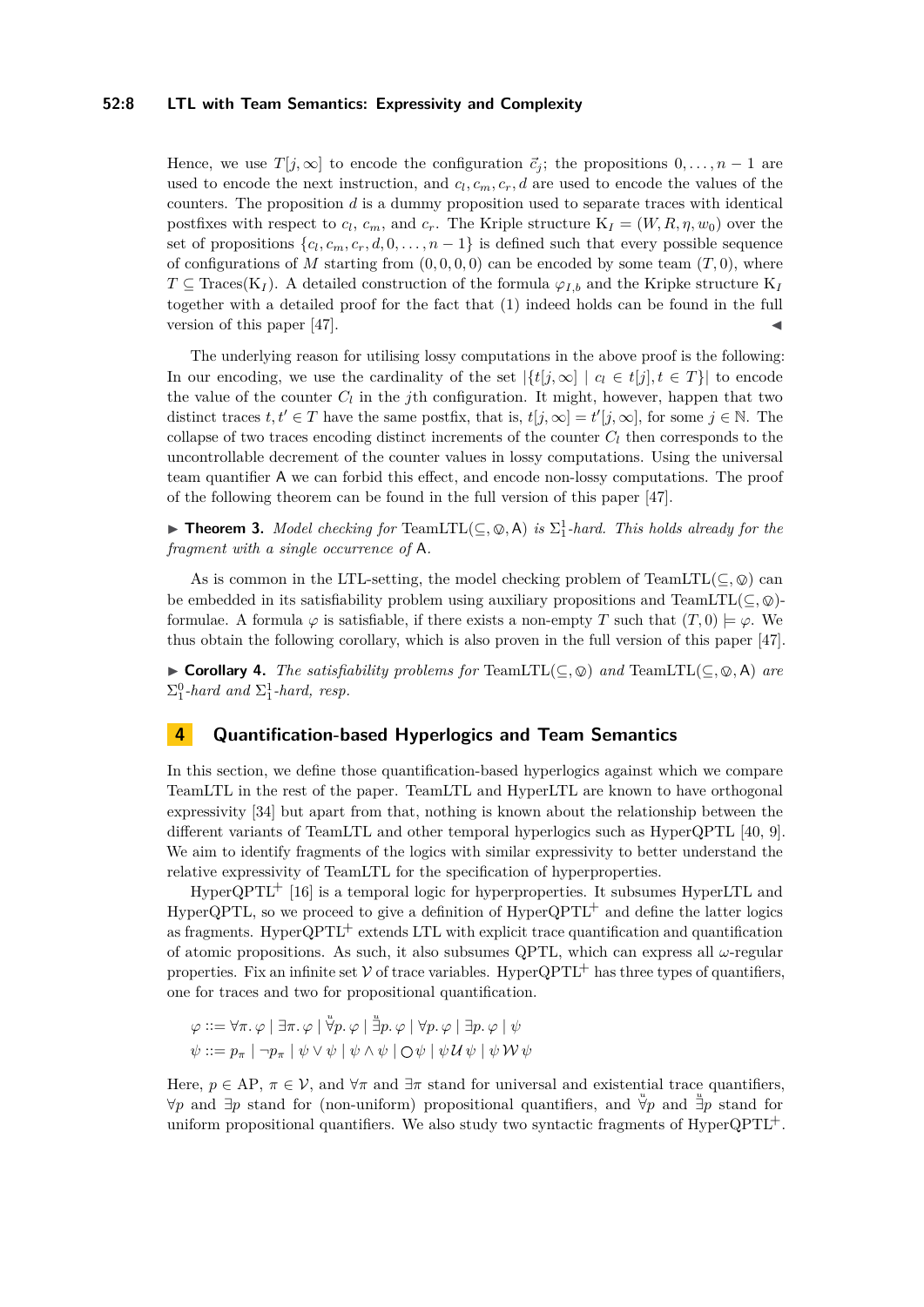HyperQPTL is HyperQPTL+ without non-uniform propositional quantifiers, and HyperLTL is HyperQPTL<sup> $+$ </sup> without any propositional quantifiers. In the context of HyperQPTL, we also write  $\forall p$  and  $\exists p$  instead of  $\forall p$  and  $\exists p$ . For an LTL-formula  $\varphi$  and trace variable  $\pi$ , we let  $\varphi_{\pi}$  denote the HyperLTL-formula obtained from  $\varphi$  by replacing all proposition symbols *p* by their indexed versions  $p_{\pi}$ . We extend this convention to tuples of formulae as well.

The semantics of  $HyperQPTL^+$  is defined over a set *T* of traces. Intuitively, the atomic formula  $p_{\pi}$  asserts that *p* holds on trace  $\pi$ . Uniform propositional quantifications  $\forall p$  and  $\exists p$ add an atomic proposition  $p$  such that all traces agree on the valuation of  $p$  on any given time step *i*, whereas non-uniform propositional quantifications ∀*p* and ∃*p* colour the traces in *T* in an arbitrary manner. Non-uniform propositional quantification thus implements true second-order quantification, whereas uniform propositional quantification can be interpreted as a quantification of a set of points in time.

A *trace assignment* is a function  $\Pi : \mathcal{V} \to T$  that maps each trace variable in  $\mathcal{V}$ to some trace in *T*. A *modified trace assignment*  $\Pi[\pi \mapsto t]$  is equal to  $\Pi$  except that  $\Pi[\pi \mapsto t](\pi) = t$ . For any subset  $A \subseteq \mathbb{A}\mathbb{P}$ , we write  $t \upharpoonright A$  for the projection of  $t$  on  $A$ (i.e.,  $(t \restriction A)[i] := t[i] \cap A$  for all  $i \in \mathbb{N}$ ). For any two trace assignments  $\Pi$  and  $\Pi'$ , we write  $\Pi = A \Pi'$ , if  $(\Pi(\pi) \restriction A) = (\Pi'(\pi) \restriction A)$  for all  $\pi \in \mathcal{V}$ . Similarly,  $T = A T'$  whenever  $\{t \restriction A \mid t \in T\} = \{t \restriction A \mid t \in T'\}.$  For a sequence  $s \in (2^{\{p\}})^\omega$  over a single propositional variable p, we write  $T[p \mapsto s]$  for the set of traces obtained from T by reinterpreting p on all traces as in *s* while ensuring that  $T[p \mapsto s] =_{AP \setminus \{p\}} T$ . We use  $\Pi[p \mapsto s]$  accordingly. The satisfaction relation  $\Pi, i \models_T \varphi$  for  $HyperQPTL^+$ -formulae  $\varphi$  is defined as follows:

 $\Pi, i \models_T p_\pi$  iff  $p \in \Pi(\pi)[i]$  $\Pi, i \models_T \varphi_1 \lor \varphi_2$  iff  $\Pi, i \models_T \varphi_1$  or  $\Pi, i \models_T \varphi_2$  $\Pi, i \models_T \neg p_\pi$  iff  $p \notin \Pi(\pi)[i]$  $\Pi, i \models_T \varphi_1 \land \varphi_2$  iff  $\Pi, i \models_T \varphi_1$  and  $\Pi, i \models_T \varphi_2$  $\Pi, i \models_T p_\pi$  iff  $p \in \Pi(\pi)[i]$  $\Pi, i \models_T \neg p_\pi$  iff  $p \notin \Pi(\pi)[i]$  $\Pi, i \models_T \varphi_1 \vee \varphi_2$  iff  $\Pi, i \models_T \varphi_1$  or  $\Pi, i \models_T \varphi_2$  $\Pi, i \models_T \varphi_1 \land \varphi_2$  iff  $\Pi, i \models_T \varphi_1$  and  $\Pi, i \models_T \varphi_2$  $\Pi, i \models_T \bigcirc \varphi$  iff  $\Pi, i+1 \models_T \varphi$  $\Pi, i \models_T \varphi_1 \mathcal{U} \varphi_2$  iff  $\exists k \geq i \text{ s.t. } \Pi, k \models_T \varphi_2 \text{ and } \forall m : i \leq m < k \Rightarrow \Pi, m \models_T \varphi_1$  $\Pi, i \models_T \varphi_1 \mathcal{W} \varphi_2$  iff  $\forall k \geq i : \Pi, k \models_T \varphi_1 \text{ or } \exists m : i \leq m \leq k : \Pi, m \models_T \varphi_2$  $\Pi, i \models_T \exists \pi \ldotp \varphi$  iff  $\Pi[\pi \mapsto t], i \models_T \varphi$  for some  $t \in T$  $\Pi, i \models_T \forall \pi, \varphi$  iff  $\Pi[\pi \mapsto t], i \models_T \varphi$  for all  $t \in T$  $\Pi, i \models_T \mathbb{I}$  $\exists p. \varphi$  iff  $\Pi[p \mapsto s], i \models_{T[p \mapsto s]} \varphi$  for some  $s \in (2^{\{p\}})^{\omega}$  $\Pi, i \models_T \overset{u}{\forall}$  $\forall p. \varphi$  iff  $\Pi[p \mapsto s], i \models_{T[p \mapsto s]} \varphi$  for all  $s \in (2^{\{p\}})^{\omega}$  $\Pi, i \models_T \exists p. \varphi$  $\mathcal{I}', i \models_{T'} \varphi$  for some  $T' \subseteq (2^{\text{AP}})^{\omega}$  and  $\Pi': \mathcal{V} \to T'$  such that  $T =_{AP \setminus \{p\}} T'$  and  $\Pi =_{AP \setminus \{p\}} \Pi'$  $\Pi, i \models_T \forall p. \varphi$  $T', i \models_{T'} \varphi$  for all  $T' \subseteq (2^{\text{AP}})^{\omega}$  and  $\Pi' : \mathcal{V} \to T'$  such that  $T =_{AP \setminus \{p\}} T'$  and  $\Pi =_{AP \setminus \{p\}} \Pi'$ 

In the sequel, we describe fragments of  $HyperQPTL^+$  by restricting the quantifier prefixes of formulae. We use  $\exists_{\pi}/\forall_{\pi}$  to denote trace quantification,  $\frac{u}{\Box p}/\sqrt{\frac{v}{\gamma}}$  for uniform propositional quantification, and  $\exists_p / \forall_p$  for non-uniform propositional quantification. We use  $\exists$  ( $\forall$ , resp.)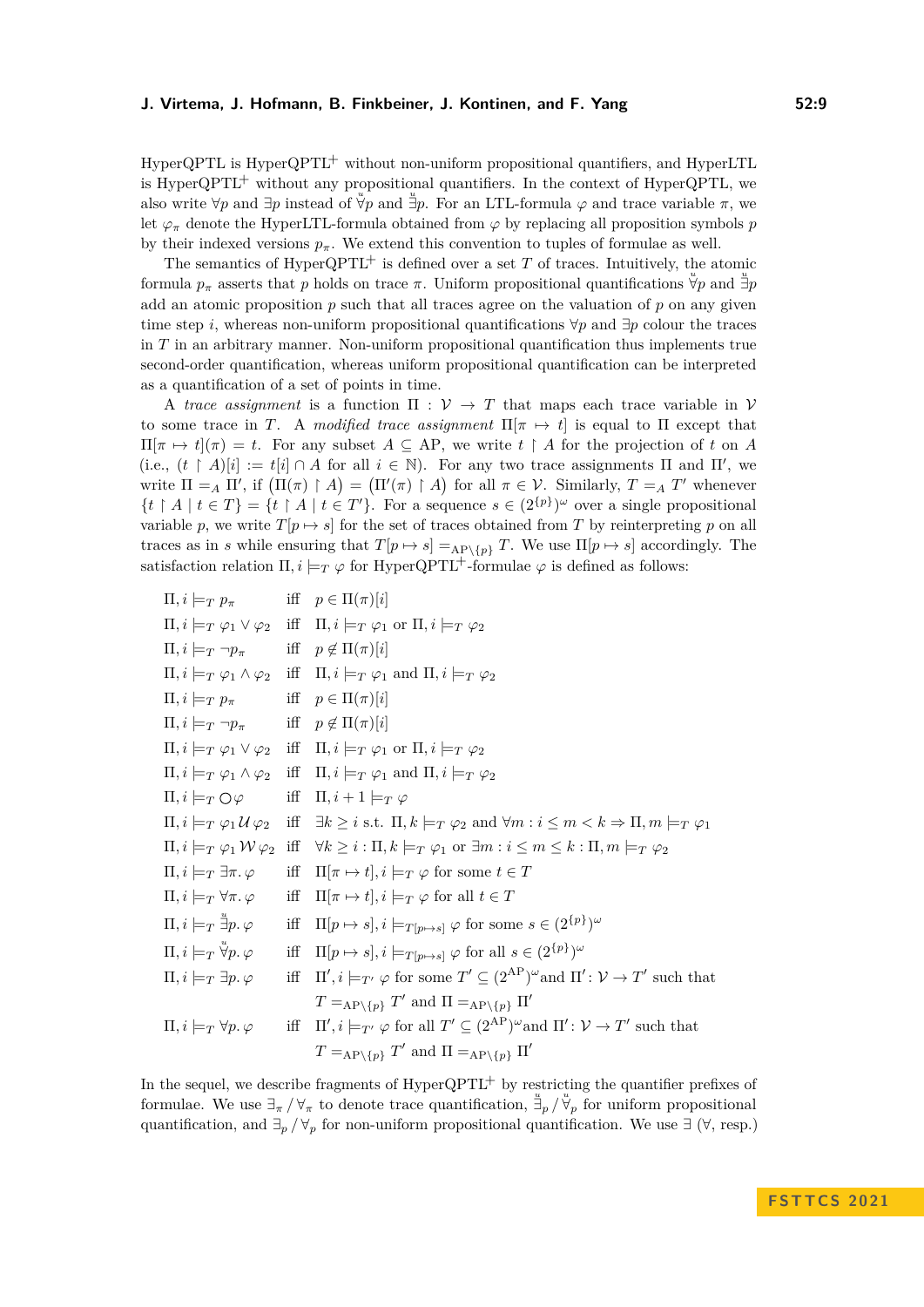#### **52:10 LTL with Team Semantics: Expressivity and Complexity**

if we do not need to distinguish between the different types of existential (universal, resp.) quantifiers. We write *Q* to refer to both ∃ and ∀. For a logic *L* and a regular expression *e*, we write *eL* to denote the set of *L*-formulae whose quantifier prefixes are generated by *e*. E.g.,  $\forall^* \exists^* \text{HyperQPTL refers to HyperQPTL-formulae with quantifier prefix  $\{\overset{u}{\forall}_p, \forall_\pi\}^* \{\overset{u}{\exists}_p, \exists_\pi\}^*$ .$ 

Next we relate the expressivity of extensions of TeamLTL to fragments of HyperQPTL<sup>+</sup>. We show that TeamLTL( $\varphi$ ,  $\overrightarrow{A}$ ) and TeamLTL( $\varphi$ ,  $\sim \perp$ ,  $\overrightarrow{A}$ ) can be translated to the prefix<br>frogments  $\overrightarrow{A}$ ,  $\overrightarrow{A}$ ,  $\overrightarrow{A}$ , and  $\overrightarrow{A}$ ,  $\overrightarrow{A}$ ,  $\overrightarrow{A}$ ,  $\overrightarrow{A}$ ,  $\overrightarrow{A}$ ,  $\overrightarrow{A}$ ,  $\overrightarrow{A}$ , fragments  $\exists_p \tilde{Q}_p^* \exists_\pi^* \forall_\pi$  and  $\exists_p \tilde{Q}_p^* \forall_\pi$  of HyperQPTL<sup>+</sup>. The translations provide insight into the limits of the expressivity of different extensions of TeamLTL. In particular, they show that in order to simulate the generation of subteams with the ∨-operator in TeamLTL, one existential second-order quantifier ∃*<sup>p</sup>* is sufficient. Meanwhile, the difference between downward closed team properties and general team properties manifests itself by a different need for trace quantifiers: for downward closed properties, a single ∀*<sup>π</sup>* quantifier is enough, whereas in the general case, a  $\exists_{\pi}^* \forall_{\pi}$  quantifier alternation is needed.

As a prerequisite for the translation, we establish that evaluating TeamLTL( $(\emptyset, \sim \perp, \stackrel{1}{A})$ formulae can only create countably many different teams. For a given team  $(T, i)$  and TeamLTL( $\varphi, \sim \perp, \mathring{A}$ )-formula  $\varphi$ , the verification of  $(T, i) \models \varphi$  boils down to checking state-<br>ments of the form  $(S, i) \models \psi$  where  $S \subseteq S \subseteq T$  for some set  $S \subseteq i \subseteq \mathbb{N}$  and this an atomic ments of the form  $(S, j) \models \psi$ , where  $S \in \mathcal{S}_T \subseteq 2^T$  for some set  $\mathcal{S}_T$ ,  $j \in \mathbb{N}$ , and  $\psi$  is an atomic formula, together with expressions of the form  $S_1 = S_2 \cup S_3$ , where  $S_1, S_2, S_3 \in S_T$ . The following lemma, proven in the full version of this paper  $[47]$ , implies that the set  $S_T$  can be fixed as a countable set that depends only on *T*.

▶ **Lemma 5.** For every set T of traces over a countable AP, there exists a countable  $S_T \subseteq 2^T$ *such that, for every* TeamLTL $(\mathcal{Q}, \sim \bot, \mathring{A})$ *-formula*  $\varphi$  *and*  $i \in \mathbb{N}$ ,  $(T, i) \models \varphi$  *iff*  $(T, i) \models^* \varphi$ , *where the satisfaction relation*  $\models$ <sup>\*</sup> *is defined the same way as*  $\models$  *except that in the semantic clause for*  $\vee$  *we require additionally that the two subteams*  $T_1, T_2 \in S_T$ .

Using of the above lemma, we obtain translations from the most interesting extensions of TeamLTL to weak prefix fragments of HyperQPTL+; for details and proofs see the full version of this paper [\[47\]](#page-16-11).

<span id="page-9-0"></span>**► Theorem 6.** For every  $\varphi \in \text{TeamLTL}(\mathbb{Q}, \sim \perp, \stackrel{1}{A})$  there exists an equivalent HyperQPTL<sup>+</sup>*formula*  $\varphi^*$  *in the*  $\exists_p \ddot{Q}_p^* \exists_\pi^* \forall_\pi$  *fragment.* If  $\varphi \in \text{TeamLTL}(\mathcal{Q}, \dot{A})$ *,*  $\varphi^*$  *can be defined in the*  $\exists p \overset{\circ}{Q}_p^* \forall_\pi$  fragment. The size of  $\varphi^*$  is linear w.r.t. the size of  $\varphi$ .

# **5 Decidable fragments of TeamLTL**

In this section, we further study the expressivity landscape between the frameworks of TeamLTL and HyperLTL. We utilise these connections to prove decidability of the model checking problem of certain variants of TeamLTL. We compare the expressivity of extensions of TeamLTL that satisfy certain semantic invariances to that of ∀ <sup>∗</sup>HyperLTL and  $\exists_p^* \forall_\pi H y \text{per QPTL}$ . Thereby, we provide a partial answer to an open problem posed in [\[34\]](#page-15-1) concerning the complexity of the model checking problem of TeamLTL and its extensions. The problem is known to be in PSPACE for the fragment of TeamLTL without  $\vee$  [\[34\]](#page-15-1). However, for TeamLTL with ∨, no meaningful upper bounds for the problem was known before. The best previous upper bound could be obtained from TeamLTL(∼), for which the problem is highly undecidable [\[35\]](#page-15-2). The reason for this lack of results is that developing algorithms for team logics with ∨ turned out to be comparatively hard. The main source of difficulty is that the semantic definition of ∨ does not yield any reasonable compositional brute force algorithm: the verification of  $(T, i) \models \varphi \lor \psi$  with *T* generated by a finite Kripke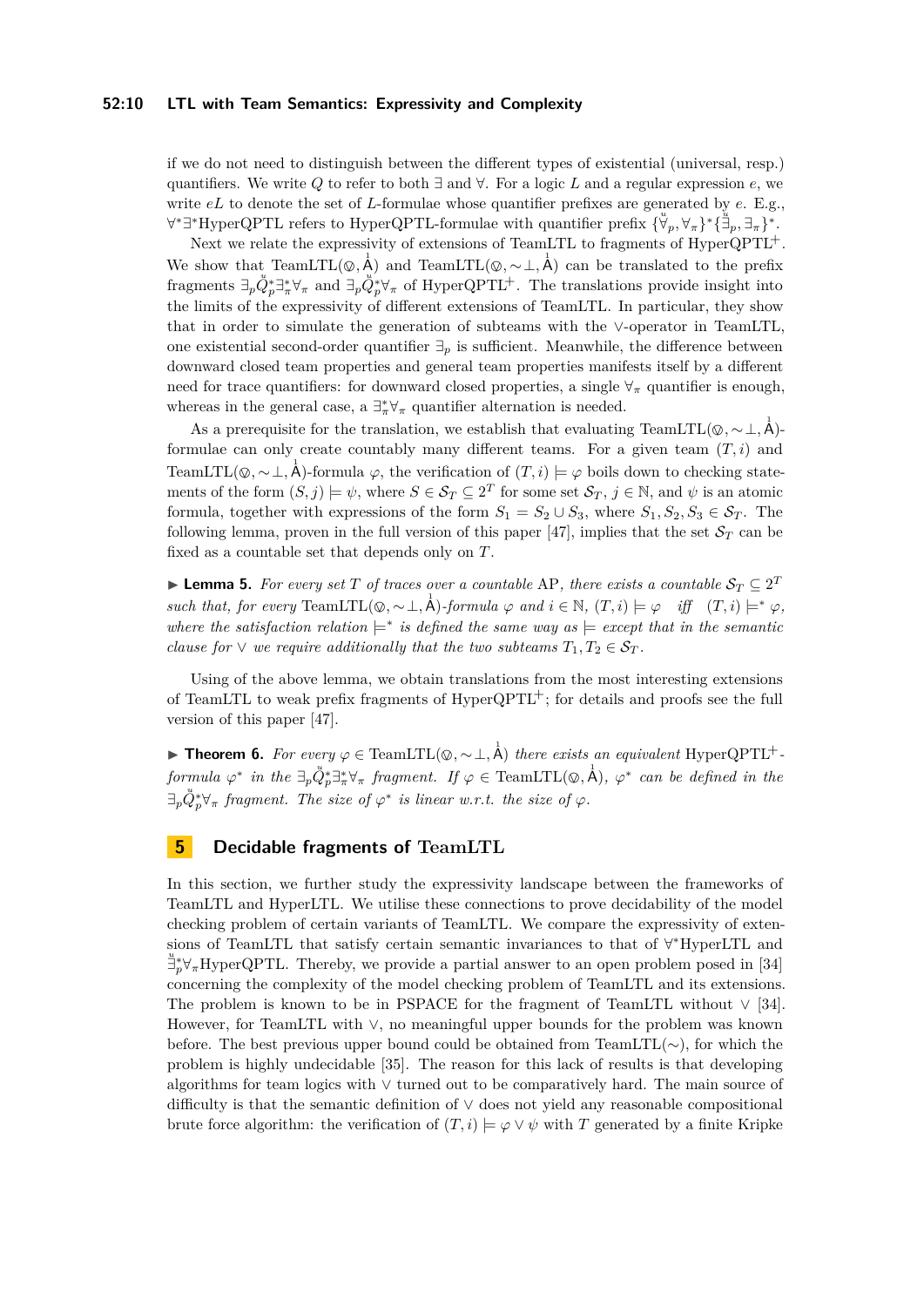structure proceeds by checking that  $(T_1, i) \models \varphi$  and  $(T_2, i) \models \psi$  for some  $T_1 \cup T_2 = T$ , but it can well be that  $T_1$  and  $T_2$  cannot be generated from any finite Kripke structure whatsoever. The main results of this section are the decidability of the model checking problems of the *k*-coherent fragment of TeamLTL(∼) and the *left-flat fragment* of TeamLTL( $\mathbb{Q}, \mathring{A}$ ). We<br>abtain inclusions to EXDSDACE by translations to  $\forall$ \*Urner<sup>T</sup>TL and <sup>"\*</sup><sup>\*</sup> UrnerOPTL" obtain inclusions to EXPSPACE by translations to  $\forall^*$ HyperLTL and  $\exists_p^* \forall_\pi$ HyperQPTL.

# **5.1 The k-coherent fragment and ∀ <sup>∗</sup>HyperLTL**

The universal fragment of HyperLTL is one of the most studied fragments as it contains the set of *safety* hyperproperties expressible in HyperLTL [\[8\]](#page-14-14). In particular, formulae of the form  $\forall \pi_1 \dots \forall \pi_k \dots \psi$  state *k*-safety properties (if  $\psi$  is a safety LTL formula) [\[14\]](#page-14-15), where non-satisfying trace sets contain bad prefixes of at most *k* traces. In general, ∀ *<sup>k</sup>*HyperLTL formulae satisfy the following inherent invariance:  $\emptyset, i \models_T \varphi \text{ iff } \emptyset, i \models_{T'} \varphi, \text{ for all } T' \subseteq T \text{ s.t. } |T'| \leq k.$ That is, a  $\forall^k$ HyperLTL-formula  $\varphi$  is satisfied by a trace set *T*, iff it is satisfied by all subsets of *T* of size at most *k*. This property is called *k*-*coherence* in the team semantics literature [\[31\]](#page-15-13). The main result of this section is that all *k*-coherent properties expressible in TeamLTL( $\sim$ ) are expressible in ∀ *<sup>k</sup>*HyperLTL. This implies that, with respect to trace properties, all logics between TeamLTL( $\hat{A}$ ) and TeamLTL( $\sim$ ) are equi-expressive to ∀HyperLTL, i.e., LTL.

▶ **Definition 7.** *Let* A *be any collection of atoms and connectives introduced so far. A formula*  $\varphi$  *in* TeamLTL( $\mathcal{A}$ ) *is said to be k*-coherent  $(k \in \mathbb{N})$  *if for every team*  $(T, i)$ *,* 

 $(T, i) \models \varphi$  *iff*  $(S, i) \models \varphi$  *for every*  $S \subseteq T$  *with*  $|S| \leq k$ .

We will next show that, with respect to *k*-coherent properties, TeamLTL(∼) is at most as expressive as ∀<sup>k</sup>HyperLTL. We define a translation from TeamLTL(~) to ∀\*HyperLTL that preserves the satisfaction relation with respect to teams of bounded size. Given a finite set  $\Phi$  of trace variables, the translation is defined as follows:

$$
p^{\Phi} := \bigwedge_{\pi \in \Phi} p_{\pi} \qquad \qquad (-p)^{\Phi} := \bigwedge_{\pi \in \Phi} \neg p_{\pi} \qquad \qquad (\sim \varphi)^{\Phi} := \neg \varphi^{\Phi}
$$
  

$$
(\bigcirc \varphi)^{\Phi} := \bigcirc \varphi^{\Phi} \qquad \qquad (\varphi \wedge \psi)^{\Phi} := \varphi^{\Phi} \wedge \psi^{\Phi} \qquad \qquad (\varphi \vee \psi)^{\Phi} := \bigvee_{\Phi_0 \cup \Phi_1 = \Phi} \varphi^{\Phi_0} \wedge \psi^{\Phi_1}
$$
  

$$
(\varphi \mathcal{U} \psi)^{\Phi} := \varphi^{\Phi} \mathcal{U} \psi^{\Phi} \qquad \qquad (\varphi \mathcal{W} \psi)^{\Phi} := \varphi^{\Phi} \mathcal{W} \psi^{\Phi}
$$

where  $\neg \varphi^{\Phi}$  stands for the negation of  $\varphi^{\Phi}$  in negation normal form. The following lemma, from which the subsequent theorem follows, is proved by induction. See the full version of this paper [\[47\]](#page-16-11) for detailed proofs.

▶ **Lemma 8.** *Let φ be a formula of* TeamLTL(∼) *and* Φ = {*π*1*, . . . , πk*} *a finite set of trace variables. For any team*  $(T, i)$  *with*  $|T| \leq k$ *, any set*  $S \supseteq T$  *of traces, and any assignment*  $\Pi$  *with*  $\Pi[\Phi] = T$ *, we have that*  $(T, i) \models \varphi$  *iff*  $\Pi, i \models_S \varphi^{\Phi}$ *. Furthermore, if*  $\varphi$  *is downward closed and*  $T \neq \emptyset$ *, then*  $(T, i) \models \varphi$  *iff*  $\emptyset$ *, i*  $\models_T \forall \pi_1 \dots \forall \pi_k \varphi^{\Phi}$ *.* 

<span id="page-10-0"></span>▶ **Theorem 9.** *Every k-coherent property that is definable in* TeamLTL(∼) *is also definable in* ∀ *<sup>k</sup>*HyperLTL*.*

<span id="page-10-1"></span>Since model checking for ∀\*HyperLTL is PSPACE-complete and its data complexity (model checking with a fixed formula) is NL-complete [\[19\]](#page-14-6), and since the above translation from TeamLTL(∼) to ∀ <sup>∗</sup>HyperLTL is exponential for any *k*, we get the following corollary: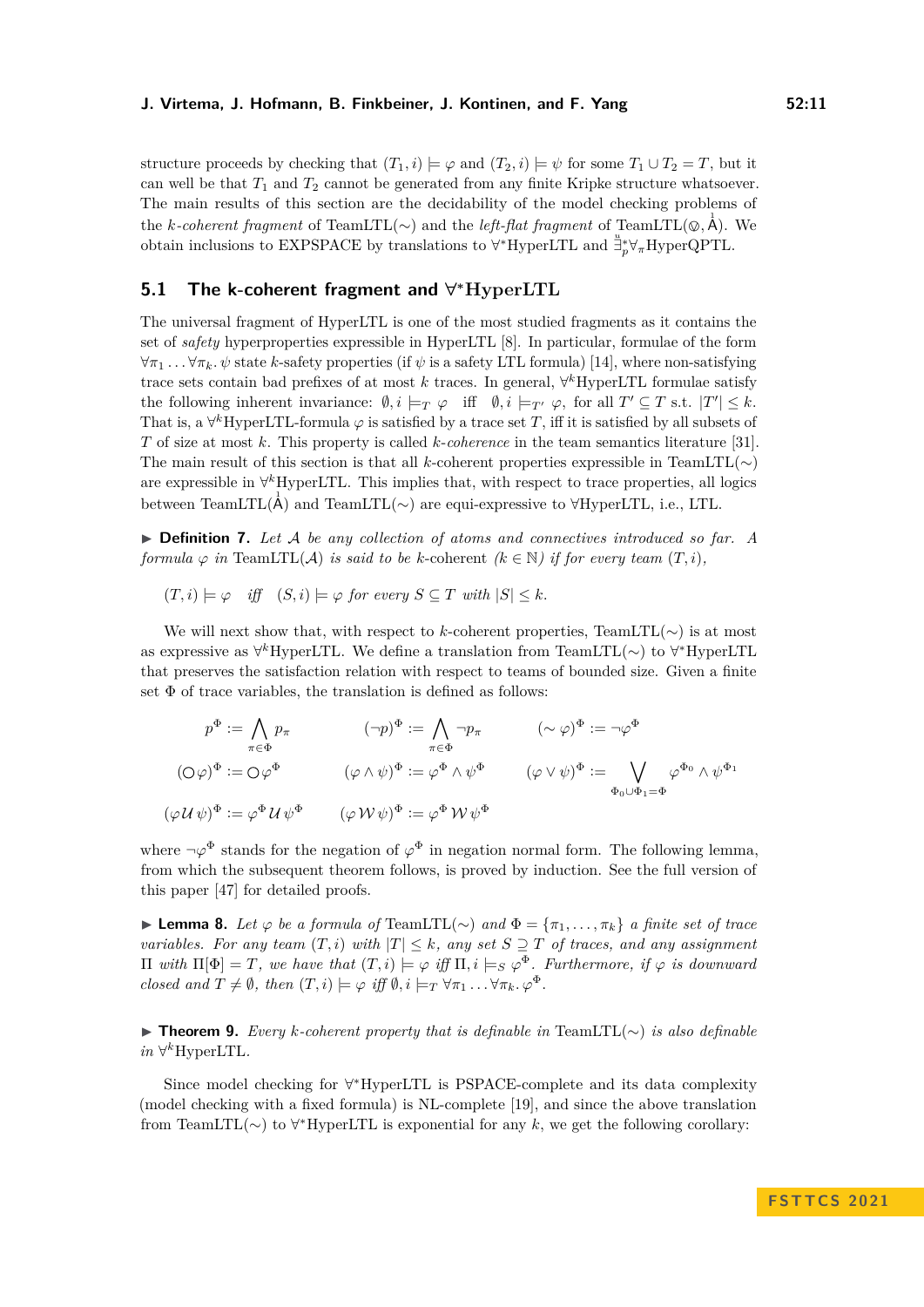#### **52:12 LTL with Team Semantics: Expressivity and Complexity**

▶ **Corollary 10.** *For any fixed k* ∈ N*, the model checking problem for* TeamLTL(∼)*, restricted to k-coherent properties, is in* EXPSPACE*, and in* NL *for data complexity.*

Clearly  $(T, i) \models \mathring{A}\varphi$  iff  $\emptyset, i \models_T \forall \pi \ldotp \varphi_\pi$  for any  $\varphi \in \mathop{\rm LTL}\nolimits$ , and hence we obtain the following:

**Corollary 11.** The restriction of TeamLTL( $\hat{A}$ ) to formulae of the form  $\hat{A}\varphi$  is expressively *equivalent to* ∀HyperLTL*.*

While model checking for *k*-coherent properties is decidable, checking whether a given formula defines a *k*-coherent property is not, in general, decidable.

<span id="page-11-0"></span>▶ **Theorem 12.** *Checking whether a* TeamLTL(⊆*,* <sup>6</sup>)*-formula is* <sup>1</sup>*-coherent is undecidable.*

**Proof.** The idea of the undecidability proof is as follows: Given any TeamLTL( $\subseteq$ ,  $\otimes$ )-formula *φ*, we can use a simple rewriting rule to obtain an LTL-formula  $\varphi^*$  such that  $\varphi$  is not satisfiable (in the sense of TeamLTL) if and only if  $\varphi$  is 1-coherent and  $\varphi^*$  is not satisfiable (in the LTL-sense). Now, since checking LTL-satisfiability can be done in PSPACE [\[44\]](#page-16-13) and non-satisfiability for TeamLTL( $\subseteq$ ,  $\otimes$ ) is  $\Pi_1^0$ -hard by Corollary [4,](#page-7-1) it follows that checking<br>1 sekses is  $\Pi_1^0$  hard as well. For a distribution of seaths following of this paper [47] 1-coherence is  $\Pi_1^0$ -hard as well. For a detailed proof, see the full version of this paper [\[47\]](#page-16-11).

The same holds for any extension of TeamLTL with an undecidable satisfiability or validity problem and whose formulae can be computably translated to TeamLTL while preserving satisfaction over singleton teams.

# **5.2 The left-flat fragment and HyperQPTL<sup>+</sup>**

In this subsection, we show that formulae  $\varphi$  from the left-flat fragment of TeamLTL( $\varphi$ ,  $\overrightarrow{A}$ ) (defined below) can be translated to HyperQPTL formulae that are linear in the size of  $\varphi$ . The known model checking algorithm of HyperQPTL [\[40\]](#page-16-4) then immediately yields a model checking algorithm for the left-flat fragment of TeamLTL( $\varphi$ ,  $\vec{A}$ ).

<span id="page-11-1"></span>▶ **Definition 13** (The left-flat fragment)**.** *Let* A *be a collection of atoms and connectives. A* TeamLTL(A)*-formula belongs to the left-flat fragment if in each of its subformulae of the form*  $\psi \mathcal{U} \varphi$  *or*  $\psi \mathcal{W} \varphi$ ,  $\psi$  *is a flat formula (as defined in Section [2\)](#page-4-0).* 

Such defined fragment allows for arbitrary use of the  $\Diamond$  operator, and therefore remains incomparable to HyperLTL [\[34\]](#page-15-1). For instance,  $\Diamond$  dep( $a, b$ )∨ $\Diamond$  dep( $c, d$ ) is a nontrivial formula in this fragment. It states that the set of traces can be partitioned into two parts, one where eventually *a* determines the value of *b*, and another where eventually *c* determines the value of *d*. The property is not expressible in HyperLTL, because HyperLTL cannot state the property "there is a point in time at which *p* holds on all (or infinitely many) traces" [\[5\]](#page-13-4).

It follows from Theorem [12](#page-11-0) that checking whether a TeamLTL $(\subseteq, \otimes)$ -formula belongs to the left-flat fragment is undecidable (as flatness equals 1-coherency). Nevertheless, a decidable syntax for left-flat formulae can be obtained by using the operator  $\hat{A}$ . Formulae  $\mathring{A}\psi$  are always flat and equivalent to  $\psi$  if  $\psi$  is flat. Therefore, in Definition [13,](#page-11-1) instead of imposing the semantic condition of  $\psi$  being flat in subformulae  $\psi \mathcal{U} \varphi$  and  $\psi \mathcal{W} \varphi$ , we could require that the subformulae must be of the form  $(\mathring{A}\psi) \mathcal{U} \varphi$  or  $(\mathring{A}\psi) \mathcal{W} \varphi$ .

We now describe a translation from the left-flat fragment of TeamLTL( $\varphi$ ,  $\overrightarrow{A}$ ) to the  $\frac{\ddot{a}}{2} \ast \forall_{\pi}$ <br>meant of Use an<sup>ODTL</sup>, In this translation, we make use of the fact that satisfaction of fragment of HyperQPTL. In this translation, we make use of the fact that satisfaction of flat formulae *φ* can be determined with the usual (single-traced) LTL semantics. In the evaluation of  $\varphi$ , it is thus sufficient to consider only finitely many subteams, whose temporal behaviour can be reflected by existentially quantified *q*-sequences. The quantified sequences refer to points in time, at which subformulae have to hold for a trace to belong to a team.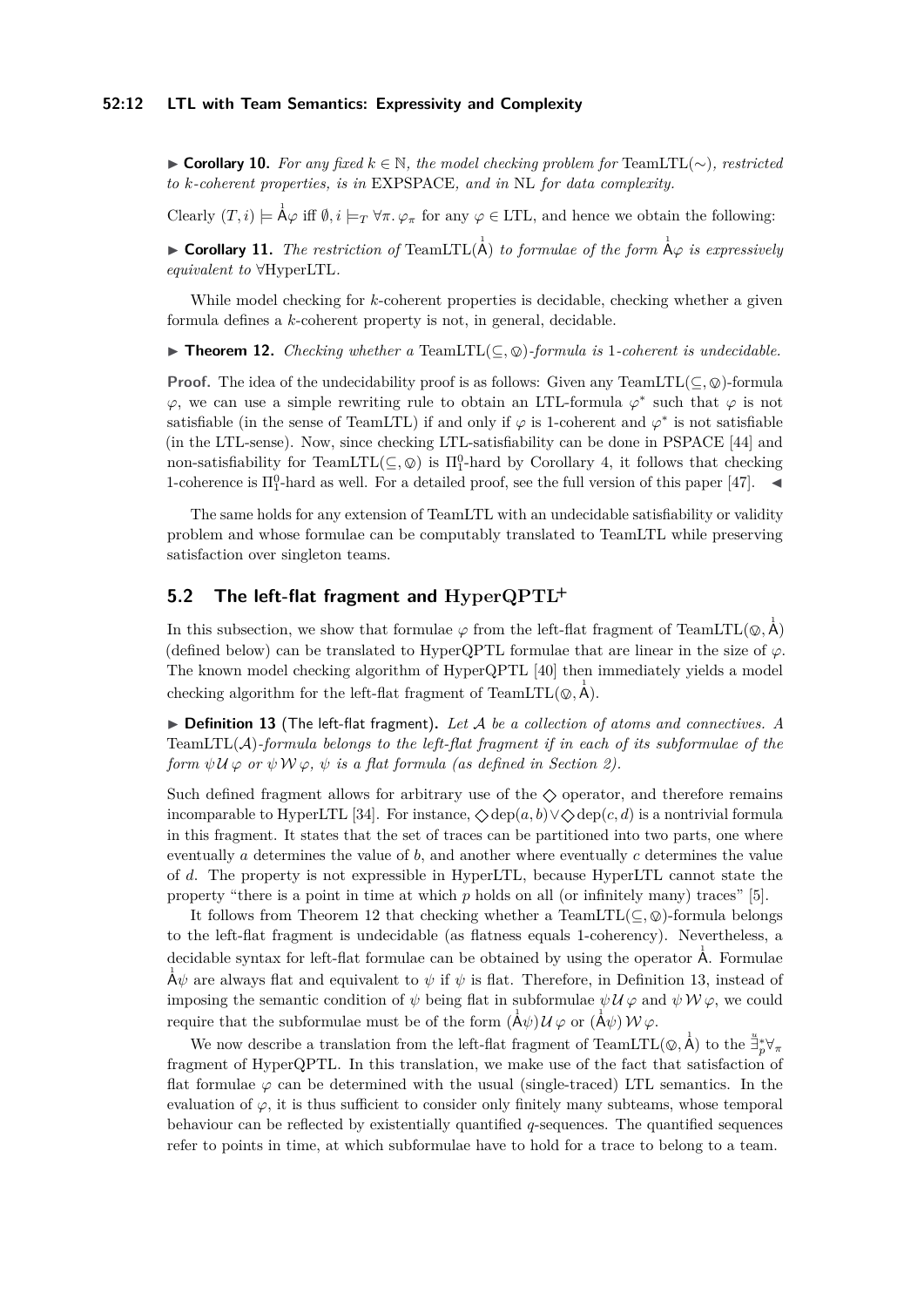A left-flat TeamLTL( $\varphi$ ,  $\vec{A}$ )-formula  $\varphi$  will be translated into a formula with existential<br>negliginal quantifiers followed by a givele trace quantifier. The quistential propositional propositional quantifiers followed by a single trace quantifier. The existential propositional quantifiers either indicate a point in time at which a subformula of  $\varphi_i$  is evaluated or resolve the decision for  $\otimes$ -choices. For subformulae, we use propositions  $r^{\varphi_i}$ , and if the same subformula occurs multiple times, it is associated with different  $r^{\varphi_i}$ . For the resolution of  $\Phi^{\otimes\phi}$ . Additionally, *r* is a free proposition for the point in time at which is into be evaluated. The universal quantifier  $\forall \sigma$  sents such trace into an a of time at which  $\varphi$  is to be evaluated. The universal quantifier  $\forall \pi$  sorts each trace into one of the finitely many teams.

Let  $\forall \pi$ .  $\hat{\psi}$  be the HyperLTL formula given by Theorem [9](#page-10-0) for any flat formula  $\psi$  (since a flat formula is 1-coherent). We translate  $\varphi$  inductively with respect to *r*:

$$
[p,r] \qquad := \Box(r_{\pi} \to p_{\pi})
$$
  
\n
$$
[\neg p,r] \qquad := \Box(r_{\pi} \to \neg p_{\pi})
$$
  
\n
$$
[\bigcirc \varphi,r] \qquad := \Box(r_{\pi} \leftrightarrow \bigcirc r_{\pi}^{\varphi}) \land [\varphi,r^{\varphi}]
$$
  
\n
$$
[\stackrel{\dagger}{\mathsf{A}}\varphi,r] \qquad := \Box(r_{\pi} \to \hat{\varphi})
$$
  
\n
$$
[\varphi \land \psi,r] \qquad := [\varphi,r] \land [\psi,r]
$$
  
\n
$$
[\varphi \lor \psi,r] \qquad := (d_{\pi}^{\varphi \otimes \psi} \to [\varphi,r]) \land (\neg d_{\pi}^{\varphi \otimes \psi} \to [\psi,r])
$$
  
\n
$$
[\varphi \lor \psi,r] \qquad := (\stackrel{\dagger}{\mathsf{A}}\varphi \lor \psi \to [\varphi,r]) \land (\neg d_{\pi}^{\varphi \otimes \psi} \to [\psi,r])
$$

Now, let  $r^1, \ldots r^n$  be the free propositions occurring in  $[\varphi, r]$  and  $\pi$  the free trace variable. Define the following  $\frac{u}{p} \nrightarrow{\psi} \pi$  HyperQPTL formula:  $\frac{u}{p} \nrightarrow{\psi} \pi$ ,  $\forall \pi$ ,  $\forall \pi$ ,  $r_{\pi} \wedge \bigcirc \Box \neg r_{\pi} \wedge [\varphi, r]$ . Correctness of the translation can be argued intuitively as follows. The left-flat formula *φ* can be evaluated independently from the other traces in a team. Therefore, the operators  $\mathcal U$ and  $W$ , whose right-hand sides argue only about a single point in time, can only generate finitely many teams. Thus, there are only finitely many points of synchronization, all of which are quantified existentially. Every trace fits into one of the teams described by the quantified propositional variables. We verify that the translation is indeed correct in the full version of this paper [\[47\]](#page-16-11). As the construction in Theorem [9](#page-10-0) yields a formula  $\hat{\varphi}$  whose size is linear in the original formula  $\varphi$ , the translation is obviously linear. We therefore state the following theorem.

<span id="page-12-0"></span>**► Theorem 14.** For every formula  $\varphi$  from the left-flat fragment of TeamLTL( $\varphi$ ,  $\vec{A}$ ), we can *compute an equivalent*  $\frac{u}{L} \nabla \nabla \nabla \nabla \nabla \cdot \nabla P \nabla P$  *formula of size linear in the size of*  $\varphi$ *.* 

Recall that the model checking problem of HyperLTL formulae with one quantifier alternation is EXPSPACE-complete [\[19\]](#page-14-6) in the size of the formula, and PSPACE-complete in the size of the Kripke structure [\[19\]](#page-14-6). These results directly transfer to HyperQPTL [\[40\]](#page-16-4) (in which HyperQPTL was called HyperLTL *with extended quantification* instead): for model checking a HyperQPTL formula, the Kripke structure can be extended by two states generating all possible *q*-sequences. Since the translation from TeamLTL( $\varphi$ ,  $\vec{A}$ ) to HyperQPTL yields a formula in the  $\frac{u}{\pm p} \forall_{\pi}$  fragment with a single quantifier alternation and preserves the size of the formula, we obtain the following theorem.

<span id="page-12-1"></span>**Finder 15.** The model checking problem for left-flat TeamLTL $(\mathcal{Q}, \mathring{A})$ -formulae is in EXPSPACE*, and in* PSPACE *for data complexity.*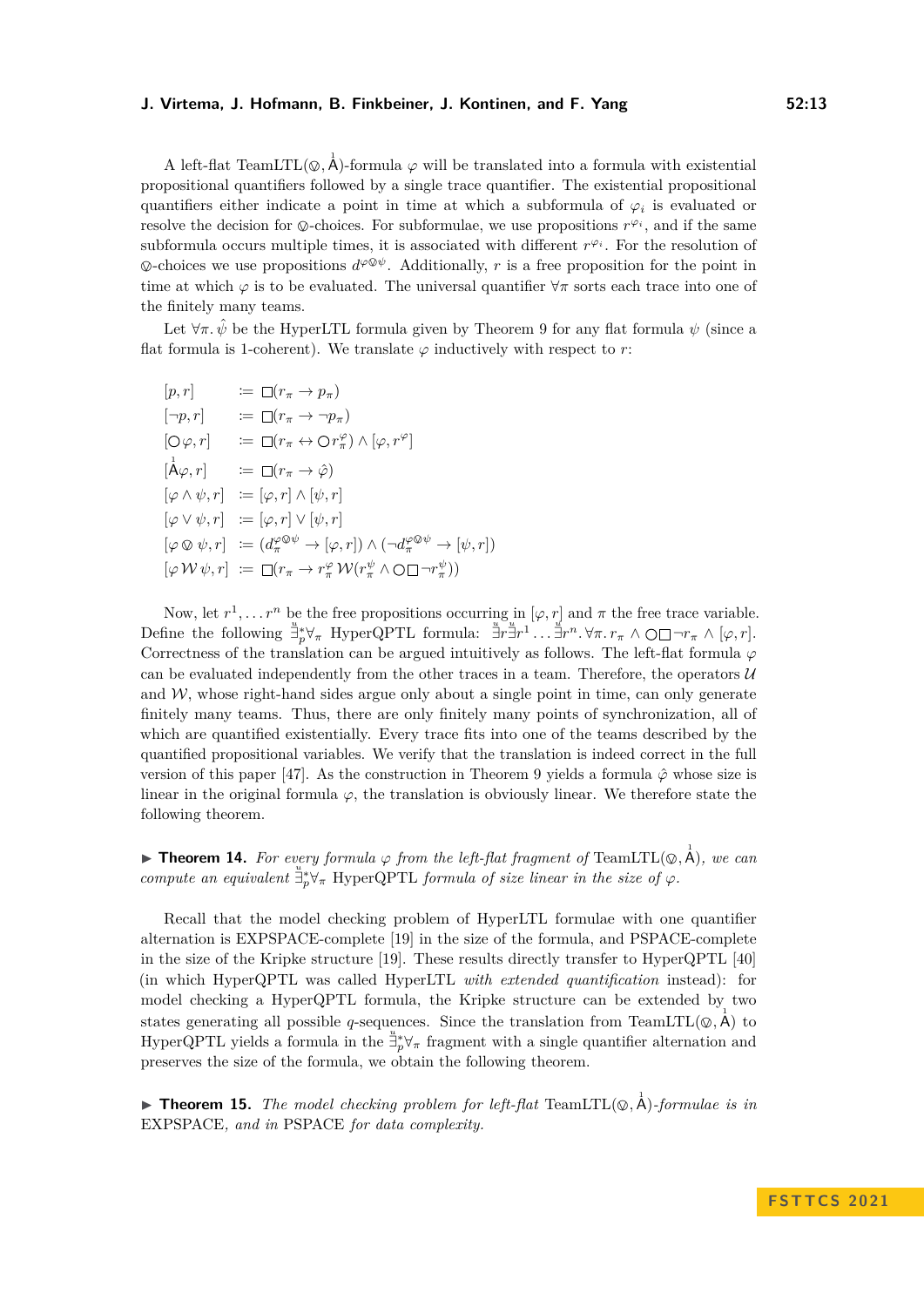#### **52:14 LTL with Team Semantics: Expressivity and Complexity**

# **6 Conclusion**

We studied TeamLTL under the synchronous semantics. TeamLTL is a powerful but not yet well-studied logic that can express hyperproperties without explicit quantification over traces or propositions. As such, properties which need various different quantifiers in traditional (quantification-based) hyperlogics become expressible in a concise fashion. One of the main advantages of TeamLTL is the ability to equip it with a range of atomic statements and connectives to obtain logics of varying expressivity and complexity.

We systematically studied TeamLTL with respect to two of the main questions related to logics: the decision boundary of its model checking problem and its expressivity compared to other logics for hyperproperties. We related the expressivity of TeamLTL to the hyperlogics HyperLTL, Hyper $QPTL$ , and Hyper $QPTL^+$ , which are obtained by extending the traditional temporal logics LTL and QPTL with trace quantifiers. We discovered that the logics TeamLTL( $\varphi, \overrightarrow{A}$ ) and TeamLTL( $\varphi, \sim \perp, \overrightarrow{A}$ ) are expressively complete with respect to all the set of all the set of dependence are estimated We gave able to all the set of dependence are estimated We gave a blac downward closed, and all atomic notions of dependence, respectively. We were able to show that TeamLTL( $\varphi, \sim \perp, \vec{A}$ ) can be expressed in a fragment of HyperQPTL<sup>+</sup>. Furthermore,<br>for h sekerations reporting TeamLTL( $\downarrow$ ) is subsumed by  $\forall$ \*UrnerLTL. Finally, the left flat for *k*-coherent properties, TeamLTL(∼) is subsumed by ∀ <sup>∗</sup>HyperLTL. Finally, the left-flat fragment of TeamLTL $(\mathcal{Q}, \mathring{A})$  can be translated to HyperQPTL. The last two results induce efficient model checking algorithms for the respective logics. In addition, we showed that model checking of TeamLTL( $\subseteq$ ,  $\otimes$ ) is already undecidable, and that the additional use of the A quantifier makes the problem highly undecidable.

We conclude with some open problems and directions for future work: What is the complexity of model checking for TeamLTL (with the disjunction ∨ but without additional atoms and connectives)? Is it decidable, and is there a translation to HyperQPTL? An interesting avenue for future work is also to explore team semantics of more expressive logics than LTL such as linear time  $\mu$ -calculus, or branching time logics such as  $\text{CTL}^*$  and the full modal  $\mu$ -calculus.

#### **References**

- <span id="page-13-1"></span>**1** Erika Ábrahám and Borzoo Bonakdarpour. Hyperpctl: A temporal logic for probabilistic hyperproperties. In Annabelle McIver and András Horváth, editors, *Quantitative Evaluation of Systems - 15th International Conference, QEST 2018, Beijing, China, September 4-7, 2018, Proceedings*, volume 11024 of *Lecture Notes in Computer Science*, pages 20–35. Springer, 2018. [doi:10.1007/978-3-319-99154-2\\_2](https://doi.org/10.1007/978-3-319-99154-2_2).
- <span id="page-13-2"></span>**2** Shreya Agrawal and Borzoo Bonakdarpour. Runtime verification of k-safety hyperproperties in hyperltl. In *IEEE 29th Computer Security Foundations Symposium, CSF 2016, Lisbon, Portugal, June 27 - July 1, 2016*, pages 239–252. IEEE Computer Society, 2016. [doi:](https://doi.org/10.1109/CSF.2016.24) [10.1109/CSF.2016.24](https://doi.org/10.1109/CSF.2016.24).
- <span id="page-13-3"></span>**3** Rajeev Alur and Thomas A. Henzinger. A really temporal logic. *J. ACM*, 41(1):181–204, 1994. [doi:10.1145/174644.174651](https://doi.org/10.1145 / 174644.174651).
- <span id="page-13-0"></span>**4** Jan Baumeister, Norine Coenen, Borzoo Bonakdarpour, Bernd Finkbeiner, and César Sánchez. A temporal logic for asynchronous hyperproperties. In Alexandra Silva and K. Rustan M. Leino, editors, *Computer Aided Verification - 33rd International Conference, CAV 2021, Virtual Event, July 20-23, 2021, Proceedings, Part I*, volume 12759 of *Lecture Notes in Computer Science*, pages 694–717. Springer, 2021. [doi:10.1007/978-3-030-81685-8\\_33](https://doi.org/10.1007/978-3-030-81685-8_33).
- <span id="page-13-4"></span>**5** Laura Bozzelli, Bastien Maubert, and Sophie Pinchinat. Unifying hyper and epistemic temporal logics. In *Proceedings of FoSSaCS*, volume 9034 of *LNCS*, pages 167–182. Springer, 2015. [doi:10.1007/978-3-662-46678-0\\_11](https://doi.org/10.1007/978-3-662-46678-0_11).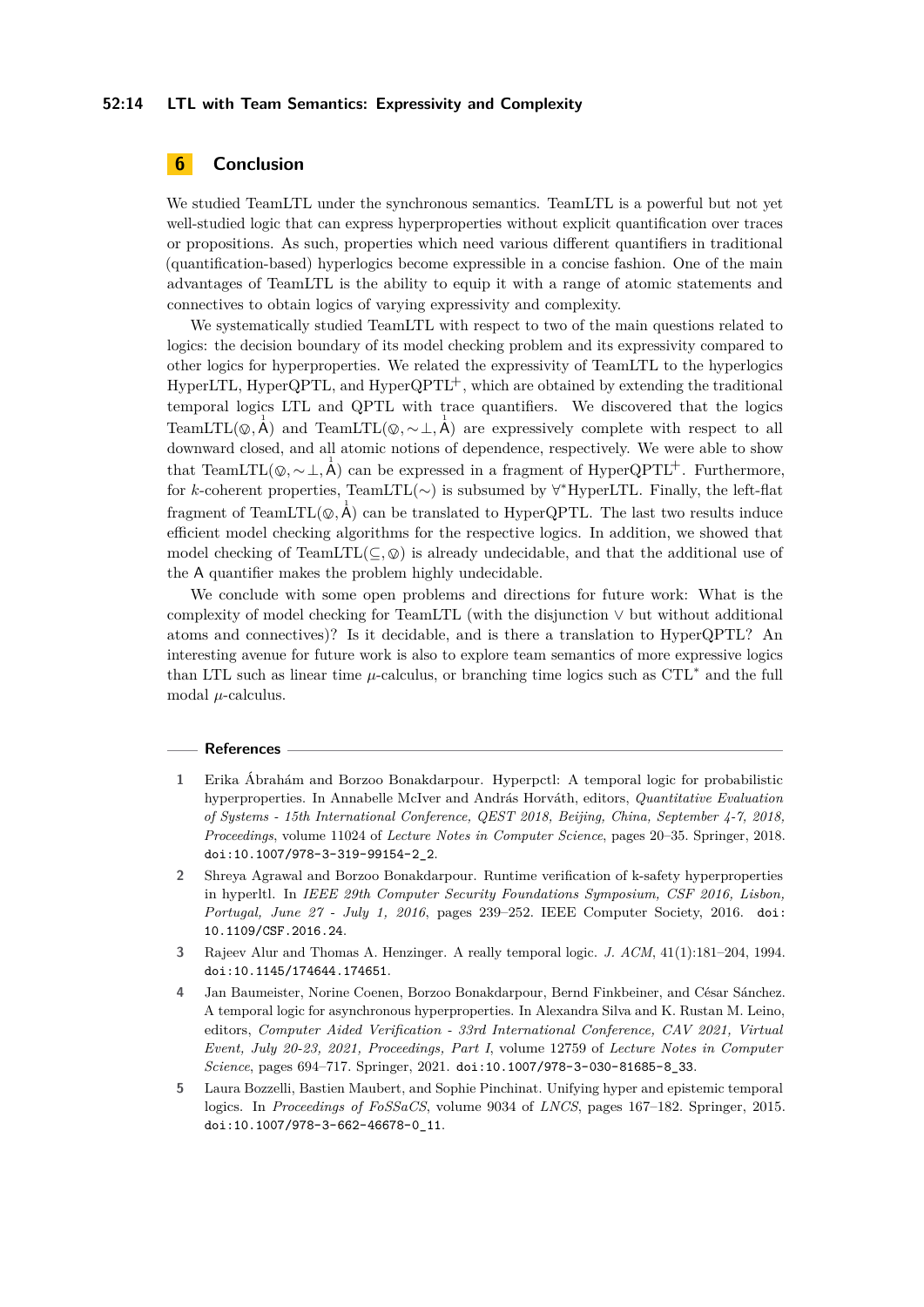- <span id="page-14-0"></span>**6** Alessandro Cimatti, Edmund M. Clarke, Fausto Giunchiglia, and Marco Roveri. NuSMV: A new symbolic model verifier. In *Proc. International Conference on Computer Aided Verification*, pages 495–499, July 1999.
- <span id="page-14-3"></span>**7** Michael R. Clarkson, Bernd Finkbeiner, Masoud Koleini, Kristopher K. Micinski, Markus N. Rabe, and César Sánchez. Temporal logics for hyperproperties. In Martín Abadi and Steve Kremer, editors, *POST 2014*, volume 8414 of *Lecture Notes in Computer Science*, pages 265–284. Springer, 2014. [doi:10.1007/978-3-642-54792-8\\_15](https://doi.org/10.1007/978-3-642-54792-8_15).
- <span id="page-14-14"></span>**8** Michael R. Clarkson and Fred B. Schneider. Hyperproperties. *Journal of Computer Security*, 18(6):1157–1210, 2010. [doi:10.3233/JCS-2009-0393](https://doi.org/10.3233/JCS-2009-0393).
- <span id="page-14-4"></span>**9** Norine Coenen, Bernd Finkbeiner, Christopher Hahn, and Jana Hofmann. The hierarchy of hyperlogics. In *34th Annual ACM/IEEE Symposium on Logic in Computer Science, LICS 2019, Vancouver, BC, Canada, June 24-27, 2019*, pages 1–13. IEEE, 2019. [doi:](https://doi.org/10.1109/LICS.2019.8785713) [10.1109/LICS.2019.8785713](https://doi.org/10.1109/LICS.2019.8785713).
- <span id="page-14-13"></span>**10** Norine Coenen, Bernd Finkbeiner, Christopher Hahn, Jana Hofmann, and Yannick Schillo. Runtime enforcement of hyperproperties. *To appear at the 19th International Symposium on Automated Technology for Verification and Analysis (ATVA 2021)*, 2021.
- <span id="page-14-1"></span>**11** Byron Cook, Eric Koskinen, and Moshe Vardi. Temporal property verification as a program analysis task. In *Proc. Computer Aided Verification*, pages 333–348, July 2011.
- <span id="page-14-8"></span>**12** Jukka Corander, Antti Hyttinen, Juha Kontinen, Johan Pensar, and Jouko Väänänen. A logical approach to context-specific independence. *Ann. Pure Appl. Logic*, 170(9):975–992, 2019. [doi:10.1016/j.apal.2019.04.004](https://doi.org/10.1016/j.apal.2019.04.004).
- <span id="page-14-7"></span>**13** Arnaud Durand, Miika Hannula, Juha Kontinen, Arne Meier, and Jonni Virtema. Probabilistic team semantics. In *FoIKS*, volume 10833 of *Lecture Notes in Computer Science*, pages 186–206. Springer, 2018. [doi:10.1007/978-3-319-90050-6\\_11](https://doi.org/10.1007/978-3-319-90050-6_11).
- <span id="page-14-15"></span>**14** Bernd Finkbeiner, Lennart Haas, and Hazem Torfah. Canonical representations of k-safety hyperproperties. In *32nd IEEE Computer Security Foundations Symposium, CSF 2019, Hoboken, NJ, USA, June 25-28, 2019*, pages 17–31. IEEE, 2019. [doi:10.1109/CSF.2019.](https://doi.org/10.1109/CSF.2019.00009) [00009](https://doi.org/10.1109/CSF.2019.00009).
- <span id="page-14-11"></span>**15** Bernd Finkbeiner and Christopher Hahn. Deciding hyperproperties. In Josée Desharnais and Radha Jagadeesan, editors, *27th International Conference on Concurrency Theory, CONCUR 2016, August 23-26, 2016, Québec City, Canada*, volume 59 of *LIPIcs*, pages 13:1–13:14. Schloss Dagstuhl - Leibniz-Zentrum für Informatik, 2016. [doi:10.4230/LIPIcs.CONCUR.2016.13](https://doi.org/10.4230/LIPIcs.CONCUR.2016.13).
- <span id="page-14-10"></span>**16** Bernd Finkbeiner, Christopher Hahn, Jana Hofmann, and Leander Tentrup. Realizing ømegaregular hyperproperties. In Shuvendu K. Lahiri and Chao Wang, editors, *Computer Aided Verification - 32nd International Conference, CAV 2020, Los Angeles, CA, USA, July 21-24, 2020, Proceedings, Part II*, volume 12225 of *Lecture Notes in Computer Science*, pages 40–63. Springer, 2020. [doi:10.1007/978-3-030-53291-8\\_4](https://doi.org/10.1007/978-3-030-53291-8_4).
- <span id="page-14-2"></span>**17** Bernd Finkbeiner, Christopher Hahn, Philip Lukert, Marvin Stenger, and Leander Tentrup. Synthesis from hyperproperties. *Acta Informatica*, 57(1-2):137–163, 2020. [doi:10.1007/](https://doi.org/10.1007/s00236-019-00358-2) [s00236-019-00358-2](https://doi.org/10.1007/s00236-019-00358-2).
- <span id="page-14-12"></span>**18** Bernd Finkbeiner, Christopher Hahn, Marvin Stenger, and Leander Tentrup. Monitoring hyperproperties. *Formal Methods Syst. Des.*, 54(3):336–363, 2019. [doi:10.1007/](https://doi.org/10.1007/s10703-019-00334-z) [s10703-019-00334-z](https://doi.org/10.1007/s10703-019-00334-z).
- <span id="page-14-6"></span>**19** Bernd Finkbeiner, Markus N. Rabe, and César Sánchez. Algorithms for model checking HyperLTL and HyperCTL<sup>∗</sup> . In *Proceedings of CAV*, volume 9206 of *LNCS*, pages 30–48. Springer, 2015. [doi:10.1007/978-3-319-21690-4\\_3](https://doi.org/10.1007/978-3-319-21690-4_3).
- <span id="page-14-5"></span>**20** Pietro Galliani and Lauri Hella. Inclusion Logic and Fixed Point Logic. In *CSL 2013*, pages 281–295, 2013.
- <span id="page-14-9"></span>**21** Giuseppe De Giacomo, Paolo Felli, Marco Montali, and Giuseppe Perelli. Hyperldlf: a logic for checking properties of finite traces process logs. In Zhi-Hua Zhou, editor, *Proceedings of the Thirtieth International Joint Conference on Artificial Intelligence, IJCAI 2021, Virtual Event / Montreal, Canada, 19-27 August 2021*, pages 1859–1865. ijcai.org, 2021. [doi:10.24963/](https://doi.org/10.24963/ijcai.2021/256) [ijcai.2021/256](https://doi.org/10.24963/ijcai.2021/256).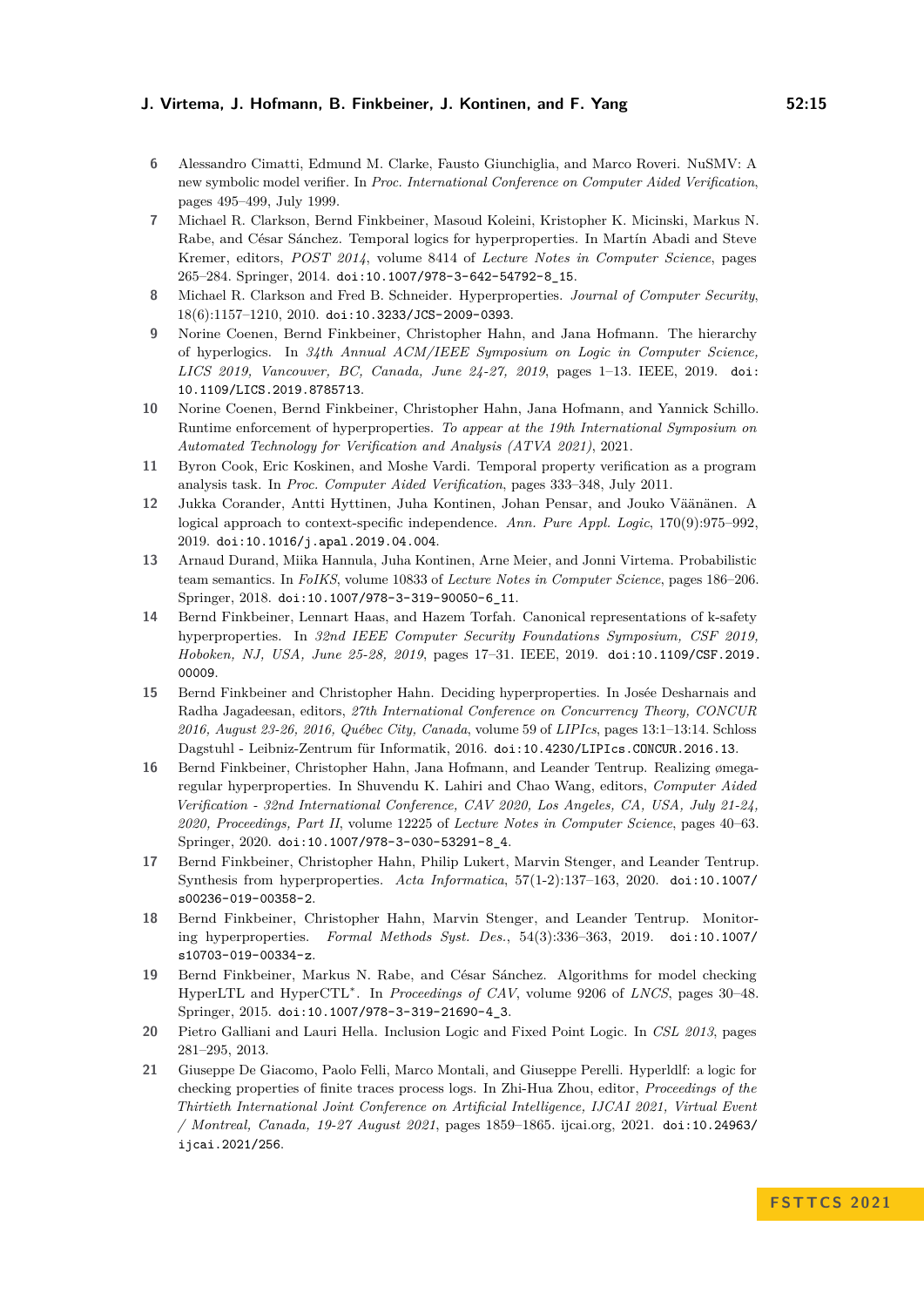#### **52:16 LTL with Team Semantics: Expressivity and Complexity**

- <span id="page-15-10"></span>**22** Jens Oliver Gutsfeld, Markus Müller-Olm, and Christoph Ohrem. Automata and fixpoints for asynchronous hyperproperties. *Proc. ACM Program. Lang.*, 5(POPL):1–29, 2021. [doi:](https://doi.org/10.1145/3434319) [10.1145/3434319](https://doi.org/10.1145/3434319).
- <span id="page-15-4"></span>**23** Miika Hannula and Juha Kontinen. A finite axiomatization of conditional independence and inclusion dependencies. *Inf. Comput.*, 249:121–137, 2016. [doi:10.1016/j.ic.2016.04.001](https://doi.org/10.1016/j.ic.2016.04.001).
- <span id="page-15-5"></span>**24** Miika Hannula, Juha Kontinen, Jan Van den Bussche, and Jonni Virtema. Descriptive complexity of real computation and probabilistic independence logic. In Holger Hermanns, Lijun Zhang, Naoki Kobayashi, and Dale Miller, editors, *LICS '20: 35th Annual ACM/IEEE Symposium on Logic in Computer Science, Saarbrücken, Germany, July 8-11, 2020*, pages 550–563. ACM, 2020. [doi:10.1145/3373718.3394773](https://doi.org/10.1145/3373718.3394773).
- <span id="page-15-12"></span>**25** Miika Hannula, Juha Kontinen, Jonni Virtema, and Heribert Vollmer. Complexity of propositional logics in team semantic. *ACM Trans. Comput. Log.*, 19(1):2:1–2:14, 2018. [doi:10.1145/3157054](https://doi.org/10.1145/3157054).
- <span id="page-15-7"></span>**26** Lauri Hella, Antti Kuusisto, Arne Meier, and Jonni Virtema. Model checking and validity in propositional and modal inclusion logics. *J. Log. Comput.*, 29(5):605–630, 2019. [doi:](https://doi.org/10.1093/logcom/exz008) [10.1093/logcom/exz008](https://doi.org/10.1093/logcom/exz008).
- <span id="page-15-8"></span>**27** Lauri Hella, Kerkko Luosto, Katsuhiko Sano, and Jonni Virtema. The expressive power of modal dependence logic. In Rajeev Goré, Barteld P. Kooi, and Agi Kurucz, editors, *Advances in Modal Logic 10, invited and contributed papers from the tenth conference on "Advances in Modal Logic," held in Groningen, The Netherlands, August 5-8, 2014*, pages 294–312. College Publications, 2014. URL: <http://www.aiml.net/volumes/volume10/Hella-Luosto-Sano-Virtema.pdf>.
- <span id="page-15-11"></span>**28** Hsi-Ming Ho, Ruoyu Zhou, and Timothy M. Jones. On verifying timed hyperproperties. In Johann Gamper, Sophie Pinchinat, and Guido Sciavicco, editors, *26th International Symposium on Temporal Representation and Reasoning, TIME 2019, October 16-19, 2019, Málaga, Spain*, volume 147 of *LIPIcs*, pages 20:1–20:18. Schloss Dagstuhl - Leibniz-Zentrum für Informatik, 2019. [doi:10.4230/LIPIcs.TIME.2019.20](https://doi.org/10.4230/LIPIcs.TIME.2019.20).
- <span id="page-15-0"></span>**29** Gerard J. Holzmann. The model checker SPIN. *IEEE Transactions on Software Engineering*, 23:279–295, 1997.
- <span id="page-15-6"></span>**30** Tapani Hyttinen, Gianluca Paolini, and Jouko Väänänen. A Logic for Arguing About Probabilities in Measure Teams. *Arch. Math. Logic*, 56(5-6):475–489, 2017. [doi:10.1007/](https://doi.org/10.1007/s00153-017-0535-x) [s00153-017-0535-x](https://doi.org/10.1007/s00153-017-0535-x).
- <span id="page-15-13"></span>**31** Jarmo Kontinen. Coherence and computational complexity of quantifier-free dependence logic formulas. *Studia Logica*, 101(2):267–291, 2013. [doi:10.1007/s11225-013-9481-8](https://doi.org/10.1007/s11225-013-9481-8).
- <span id="page-15-9"></span>**32** Juha Kontinen, Julian-Steffen Müller, Henning Schnoor, and Heribert Vollmer. A van benthem theorem for modal team semantics. In Stephan Kreutzer, editor, *24th EACSL Annual Conference on Computer Science Logic, CSL 2015, September 7-10, 2015, Berlin, Germany*, volume 41 of *LIPIcs*, pages 277–291. Schloss Dagstuhl - Leibniz-Zentrum für Informatik, 2015. [doi:10.4230/LIPIcs.CSL.2015.277](https://doi.org/10.4230/LIPIcs.CSL.2015.277).
- <span id="page-15-3"></span>**33** Andreas Krebs, Arne Meier, and Jonni Virtema. A team based variant of CTL. In Fabio Grandi, Martin Lange, and Alessio Lomuscio, editors, *22nd International Symposium on Temporal Representation and Reasoning, TIME 2015, Kassel, Germany, September 23-25, 2015*, pages 140–149. IEEE Computer Society, 2015. [doi:10.1109/TIME.2015.11](https://doi.org/10.1109/TIME.2015.11).
- <span id="page-15-1"></span>**34** Andreas Krebs, Arne Meier, Jonni Virtema, and Martin Zimmermann. Team Semantics for the Specification and Verification of Hyperproperties. In Igor Potapov, Paul Spirakis, and James Worrell, editors, *43rd International Symposium on Mathematical Foundations of Computer Science (MFCS 2018)*, volume 117 of *Leibniz International Proceedings in Informatics (LIPIcs)*, pages 10:1–10:16, Dagstuhl, Germany, 2018. Schloss Dagstuhl–Leibniz-Zentrum fuer Informatik. [doi:10.4230/LIPIcs.MFCS.2018.10](https://doi.org/10.4230/LIPIcs.MFCS.2018.10).
- <span id="page-15-2"></span>**35** Martin Lück. On the complexity of linear temporal logic with team semantics. *Theoretical Computer Science*, 2020. [doi:10.1016/j.tcs.2020.04.019](https://doi.org/10.1016/j.tcs.2020.04.019).